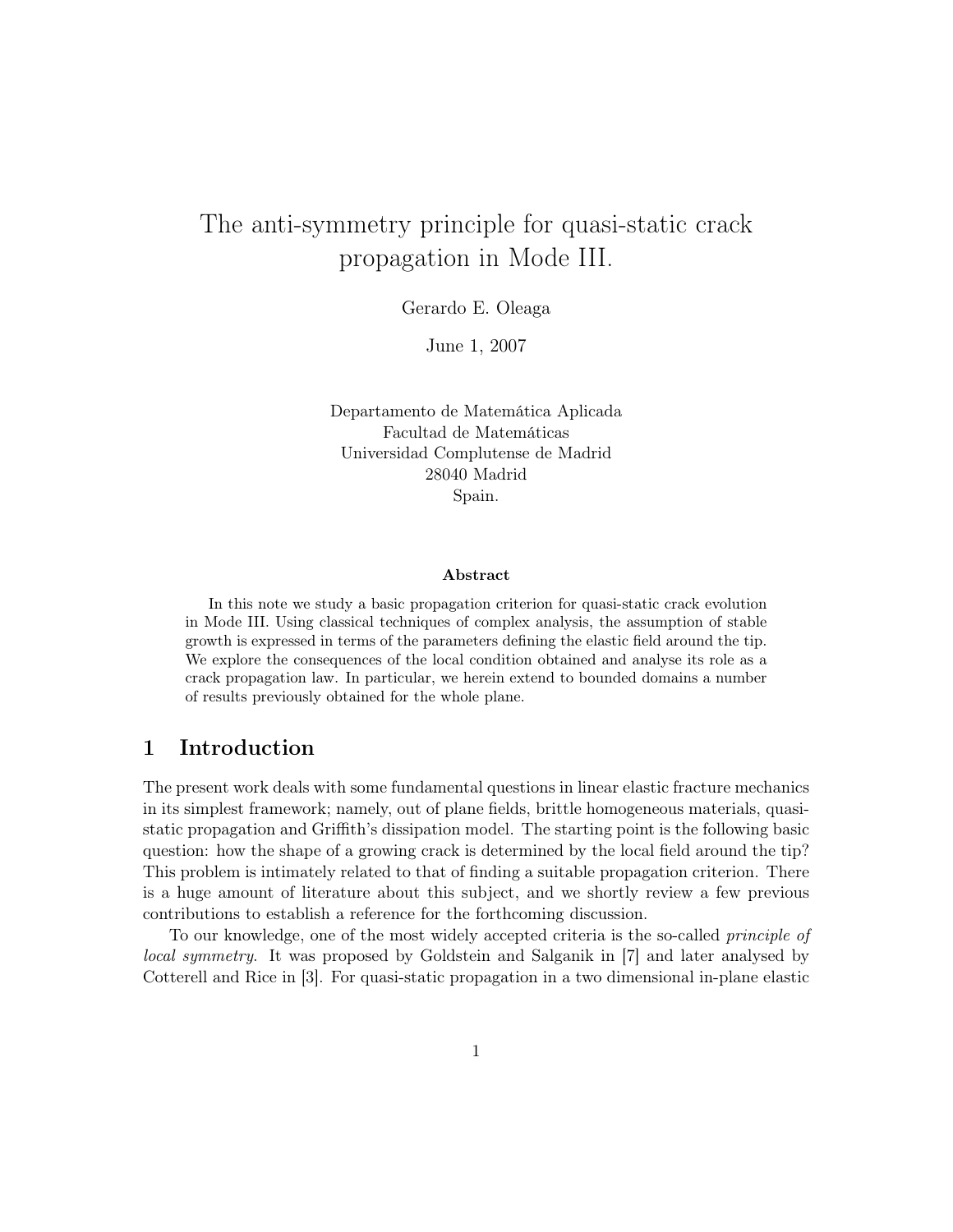field, it can be formulated as follows: the crack grows along the path that cancels the Mode II stress intensity factor, so that:

$$
K_{II} = 0. \t\t(1)
$$

This equation is added to the energy conservation law, expressed in terms of the stress intensity factors through the celebrated Griffith-Irwin relationship:

$$
\frac{1}{Y}\left(K_I^2 + K_{II}^2\right) = \kappa\,. \tag{2}
$$

Here  $\kappa$  is a material constant defining the amount of energy per unit length that has to be provided to open the crack;  $Y$  is the *Young modulus*. Both scalar equations provide conditions linking the path shape and the applied loads through the parameters defining the strength of the field near the tip; a criterion with this property is therefore termed local. Notice that the left hand side of (2) represents the so-called *energy release rate* for a crack propagating smoothly, ie. without kinking or branching. The principle completes the mathematical formulation of the free boundary problem, since we have two scalar equations to find the evolution of a plane curve. Nevertheless, it is not physically complete, because we are imposing the artificial constraint of path smoothness.

Another well-known local criterion is the maximum energy release rate principle. In our view, it is the most straightforward way to approach the problem from basic physical principles. Consider a family of *virtual extensions*  $\gamma_{\alpha}(t)$  of the actual crack configuration. In this setting,  $t \geq 0$  is a parametrisation of the extended curve,  $\alpha$  defines the specific curve of the family and  $\gamma_{\alpha}(t)$  represents the tip of the extended crack at "time" t. Let  $\Delta E(t; \alpha)$ denote the amount of mechanical energy released along this virtual extension and  $\Delta Q(t;\alpha)$ the amount of dissipation involved (ie. minus the work that must be done to break the atom bonds on crack faces). We can say that the evolution along the path  $\Delta\Gamma_\alpha := {\gamma_\alpha(t), t \geq 0}$ is possible if the following inequality holds for some small enough  $\delta > 0$ :

$$
-\Delta E(t; \alpha) \ge \Delta Q(t; \alpha) \quad \forall \, t \le \delta \,. \tag{3}
$$

If we have a strict inequality in (3), the crack evolution turns to be unstable, and other physical ingredients should enter the picture, for instance the kinetic energy flux. On the other hand, we say that a crack configuration is stable if the following condition holds: "For all virtual extensions  $\Delta\Gamma_{\alpha}$ , there exists some  $\delta > 0$  such that:

$$
-\Delta E(t; \alpha) \le \Delta Q(t; \alpha) \text{ for all } t < \delta.
$$
 (4)

Consider now two cases of this inequality. For a finite extension,  $\Delta Q(t; \alpha)$  is always greater than zero (we have to do negative mechanical work to break the bonds on crack faces). On the other hand,  $\Delta E$  is always negative (elastic energy decreases with crack growth). We consider the following limit for a fixed  $\alpha$ :

$$
L(\alpha) := \lim_{t \to 0} \left( -\frac{\Delta E(t; \alpha)}{\Delta Q(t; \alpha)} \right). \tag{5}
$$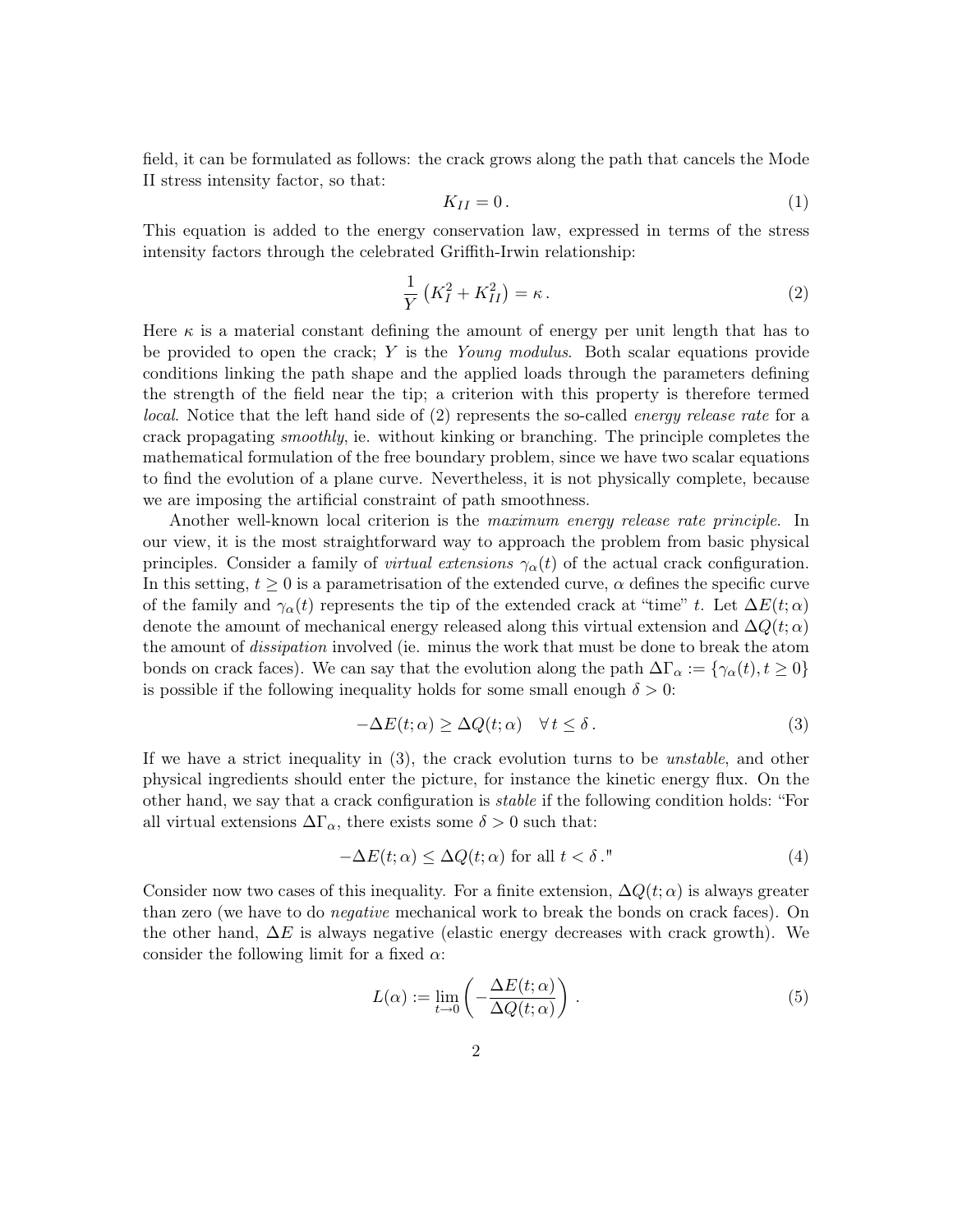If  $L(\alpha)$  is strictly greater than 1, according to (3) unstable growth along this path will take place. On the other hand, if it is strictly lower than 1 we say that crack growth along this way is not possible. According to this, we say that the curve evolves in a quasi-static or critical regime if it satisfies the stability condition (4) and at each configuration there exists some  $\alpha$  with  $L(\alpha) = 1$  (critical growth).

When Griffith's model enters the picture, the dissipative term is proportional to the length of the extended crack, that is  $\Delta Q(t;\alpha) = \kappa l(t)$ . Therefore, the limit in (5) is written as:

$$
L(\alpha) = \lim_{t \to 0} \left( -\frac{\Delta E(t; \alpha)}{\kappa l(t)} \right) =: \frac{1}{\kappa} G(\alpha) ,
$$
 (6)

where  $G(\alpha)$  is the *energy release rate*. In order to check that the critical growth condition is satisfied, we must ensure first that there are no possible unstable directions along other paths. This leads us to the following inequality:

$$
G(\alpha) \le \kappa \,. \tag{7}
$$

Then, if a crack propagates under a critical or quasi-static regime, the growth directions are defined as follows:

$$
\alpha^* = \text{crack growth direction} \Rightarrow G(\alpha^*) = \max_{\alpha} G(\alpha). \tag{8}
$$

This is the so-called *maximum energy release rate criterion*.

In this note we start by reviewing the role of the *configurational force* (6) as a basic object to determine the path of a quasi-static growing crack in Mode III. In Section 2 we show that this concept alone is not enough to define the shape evolution in an out of plane setting and a more precise study of  $\Delta E$  should be done. In Sections 3 and 4 we resume the picture presented in our previous work [14, 15], where a basic condition for crack stability called the anti-symmetry principle was obtained for an unbounded domain, and give some further insight about the kind of crack propagation law obtained. In Section 5 we analyse the case of a bounded domain, not considered in [14, 15], and the main differences with the former one are pointed out.

### 2 The role of the *driving force* in crack direction.

The discussion in the previous Section indicates that the function  $G(\alpha)$  in (6) has to be computed in the first place. This task was performed by several authors and it is worth to review some of these works here. Let us parametrise the crack growing direction by the number  $\alpha := \varphi/\pi$ , where  $\varphi$  is the kinking angle with respect to the initial crack. Consider first some theoretical formulae for this quantity. In the analysis of the energy released for a virtual crack path, we have the well known Eshelby-Rice-Cherepanov J integral for straight extensions (cf. [16]). Explicitly, for  $\alpha = 0$  we have that:

$$
G(0) = J_1 \tag{9}
$$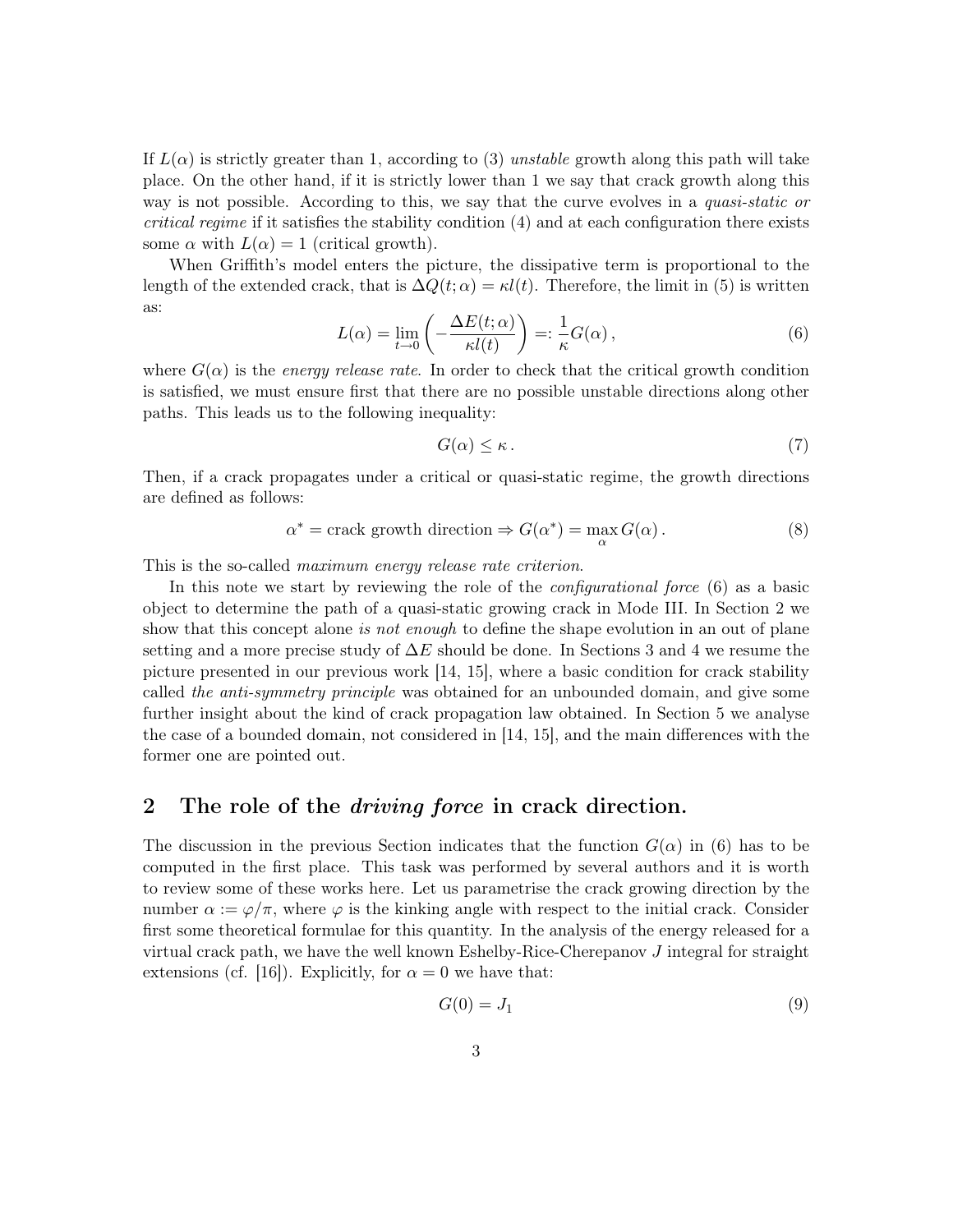where  $J_1$  (formula (68) in [16]) is the component, in the direction parallel to the existing crack, of the vector given by (summation on repeated indices is assumed):

$$
J_k := \int_C \left( U n_k - \sigma_{ij} u_{i,j} n_j \right) ds \,, \tag{10}
$$

where  $|\vec{n}| = 1$  is normal to C (a Jordan curve surrounding the crack tip), U is the elastic energy density,  $\sigma_{ij}$  are the components of the stress tensor and  $u_i$  is the displacement field. In pure Mode III, (10) reduces to the expression:

$$
J_k = \int_C (U n_k - \sigma_{3j} u_{3,j} n_j) ds \quad (j, k = 1, 2).
$$

Thus,  $J_1$  gives the energy release rate for a *straight extension of the preexisting crack*. Nevertheless, (9) tells us nothing for other virtual directions of propagation. It should be pointed out that in Rice's article, the quantity  $J$  is not considered as a vectorial force.

More recently, Gurtin introduced the vector  $(10)$  in [8, formula  $(4.6)$ ] with a different notation. This may be considered as a natural generalization of (9) when the coordinate axes are not parallel to the crack direction. The formula for G turns to be:

$$
G = \vec{J} \cdot \vec{e},\tag{11}
$$

where  $\vec{e}$  is a unit vector in the direction of (quasi-static) motion. This expression suggests that  $J$  is a mechanical force yielding the energy released for *arbitrary* directions of motion, while freezing the actual configuration. But this is not the case, since  $(11)$  is only valid for smooth extensions of the initial crack. Then it is not possible to give  $\vec{J}$  the status of a force as a "gradient" of some free energy.

Let us see that (11) gives a wrong answer when  $\vec{e}$  is not pointing in the direction of the current crack configuration. For this kind of "kinked" paths in Mode III the stress intensity factor was obtained by Sih [17] applying uniform loads at infinity. By the well-known Griffith-Irwin relationship, we can apply this result to compute the energy release rate for different directions:

$$
G(\alpha) = \frac{K^2}{2\mu} \left(\frac{1-\alpha}{1+\alpha}\right)^{\alpha} \quad \alpha := \varphi/\pi , \tag{12}
$$

K being the stress intensity factor for the *initial configuration*, and  $\mu$  the shear modulus. In Figure 1 we see a comparison between the true energy release rate and the one obtained using  $\tilde{J}$  as a generalised force in (11).

It is to be noted that, even if  $\vec{J}$  cannot be used as a good reference for the work done by the elastic forces, it shows correctly that the best direction to release energy is the same as the one defined by the preexisting crack (for Mode III). We conclude that the "crack driving force", or more precisely the first order variation of the energy, is not enough to determine the crack geometry: any smooth curve is compatible with the condition of maximum G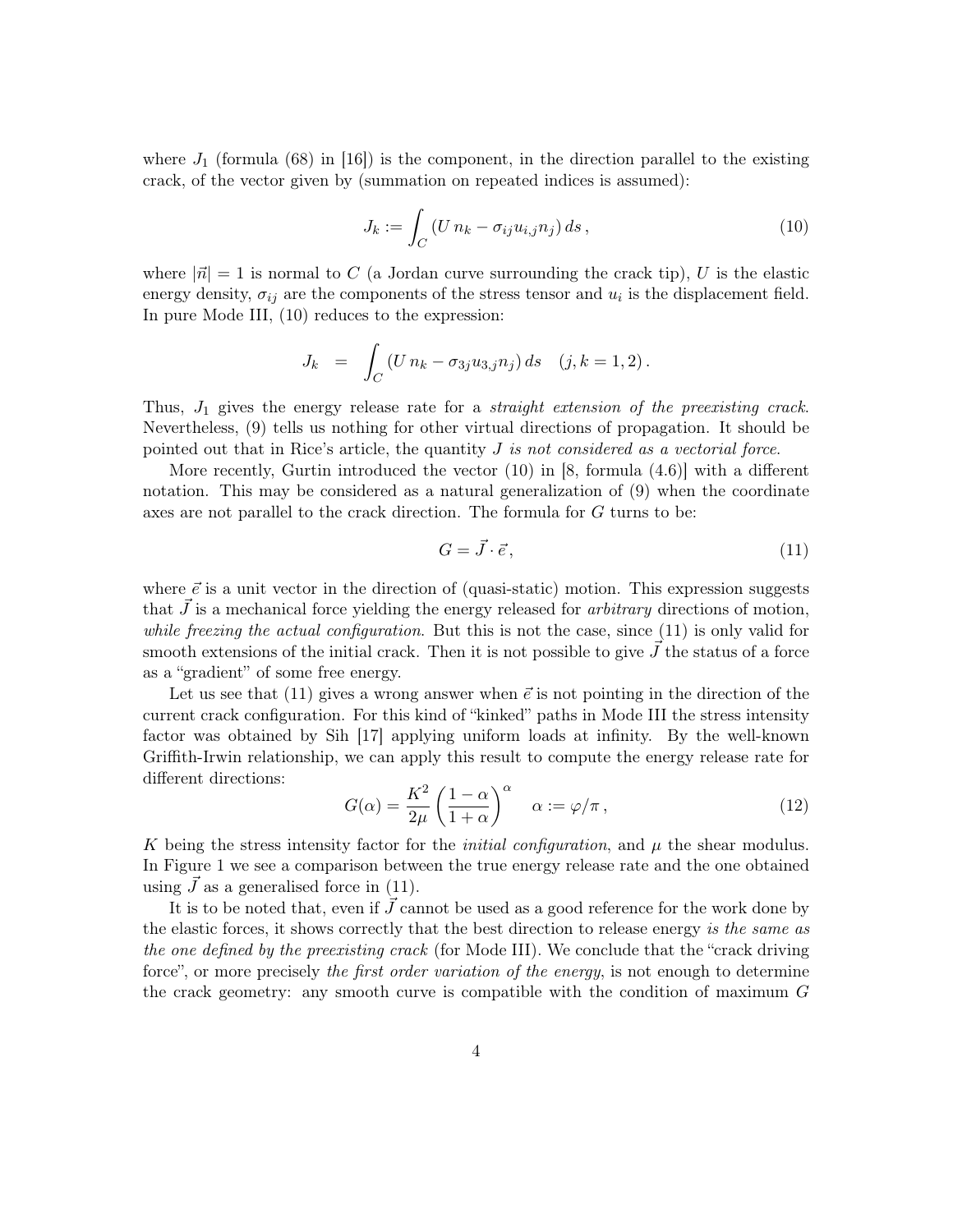

Figure 1: The energy release rate for different growing directions.

imposed in (8). On the other hand, in addition to the well-known Griffith's balance during critical growth

$$
G(0) = \kappa \tag{13}
$$

it is certainly useful to establish a necessary condition for the stability of the crack configuration.

# 3 The energy functional for kinks and straight extensions

In the previous Section we showed that in Mode III we should study the energy released functional in more detail to find a complete crack evolution law from first principles. We will now summarize the results obtained in [14] where the energy released for a finite extension of the crack is expanded in terms of crack length and more information about crack direction is obtained. We refer to that article for any technical detailed not included here.

### 3.1 The boundary value problem

The energy release rate for different growing directions, shown in (12), was obtained in [17] for an initially rectilinear crack in the plane, subjected to *uniform loading* at infinity. This boundary conditions define a local field that is probably not rich enough to capture the growing directional preference. To overcome this (possible) drawback, we considered the semi-infinite straight crack as initial configuration with an *arbitrary* displacement field  $u_0$ around it, satisfying the equilibrium equation with no tractions on  $\Gamma_0$ :

$$
\Delta u_0 = 0 \quad \text{in } \mathbb{R}^2 \setminus \Gamma_0, \tag{14}
$$

$$
\partial_n u_0 = 0 \quad \text{on } \Gamma_0 \,. \tag{15}
$$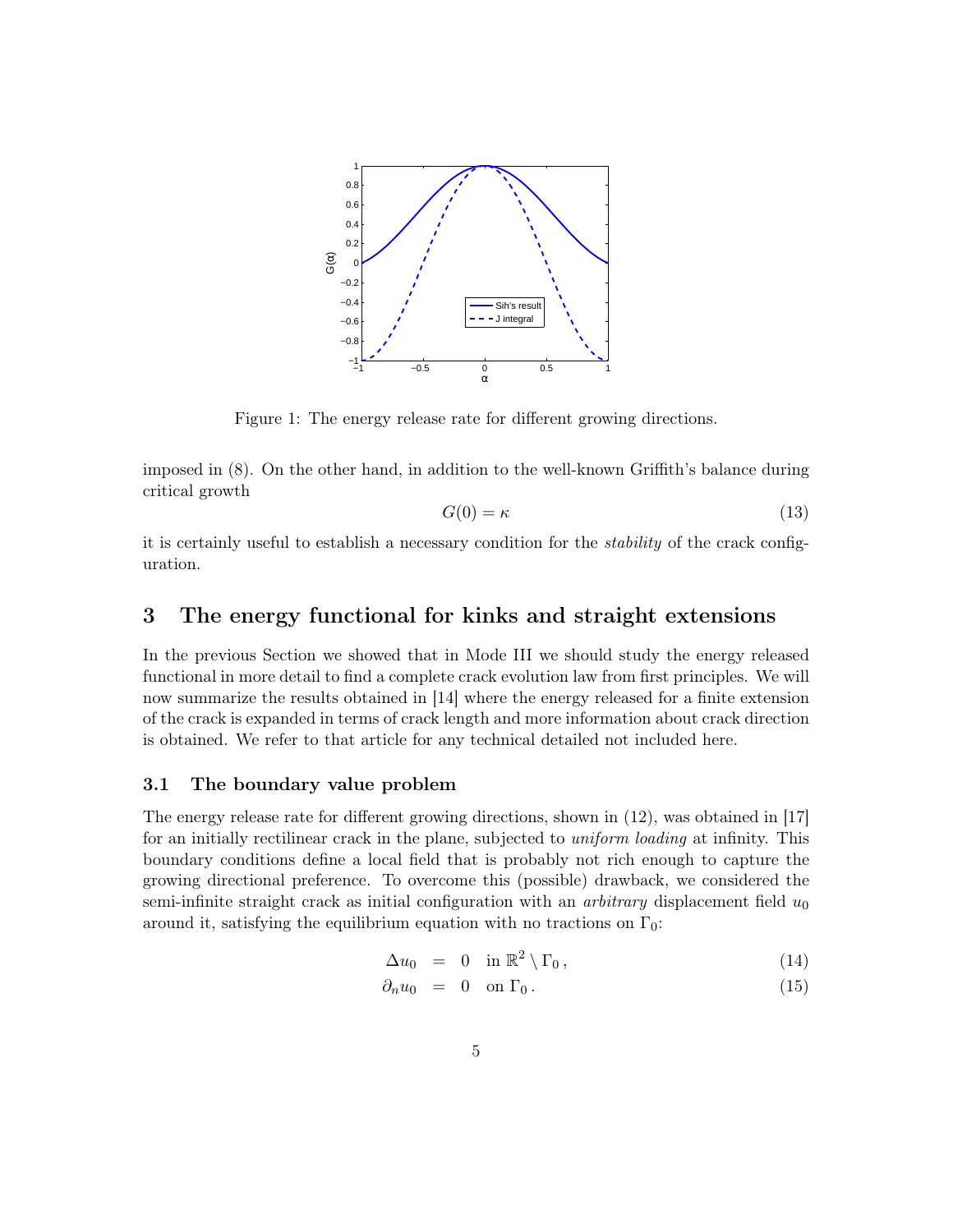We also add the finite energy condition around the tip, for some  $r > 0$ :

$$
\int_{B_r(\text{tip})} |\nabla u_0|^2 < \infty \,. \tag{16}
$$

Once the crack is extended, similar conditions hold for  $u_l$  together with the "matching" condition":

 $|u_l - u_0| \to 0$  uniformly at infinity (17)



Figure 2: Problem setting

Notice that in this case we are using  $t \equiv l =$ length of the crack extension to parametrise the displacements. In this way, the elastic field at infinity is fixed during crack advance and there is no mechanical work of the applied loading. The function  $u_l$  satisfies a mixed boundary value problem and it is well defined for a given initial field and crack configuration  $\Gamma_l$  (cf. [14] for the details).

Using basic properties of harmonic functions we write the field as the real part of an analytic function  $\eta_0$ :

$$
u_0 = \text{Re}[\eta(\zeta)] \qquad \eta_0 \text{ analytic in } \mathbb{C} \setminus \Gamma_0.
$$

Taking into account the assumed Neumann homogeneous condition, it follows that  $\eta'_0$  is such that:

$$
\eta_0'(\zeta) = \frac{\partial u_0}{\partial x} - i \frac{\partial u_0}{\partial y} \Rightarrow \eta_0' \text{ real on } \Gamma_0.
$$

The initial configuration may be carried to the upper half plane by the elementary map

$$
f_0(z) = -z^2 \tag{18}
$$

Consequently, the complex function given by

$$
h_0(z):=\eta_0(f_0(z))
$$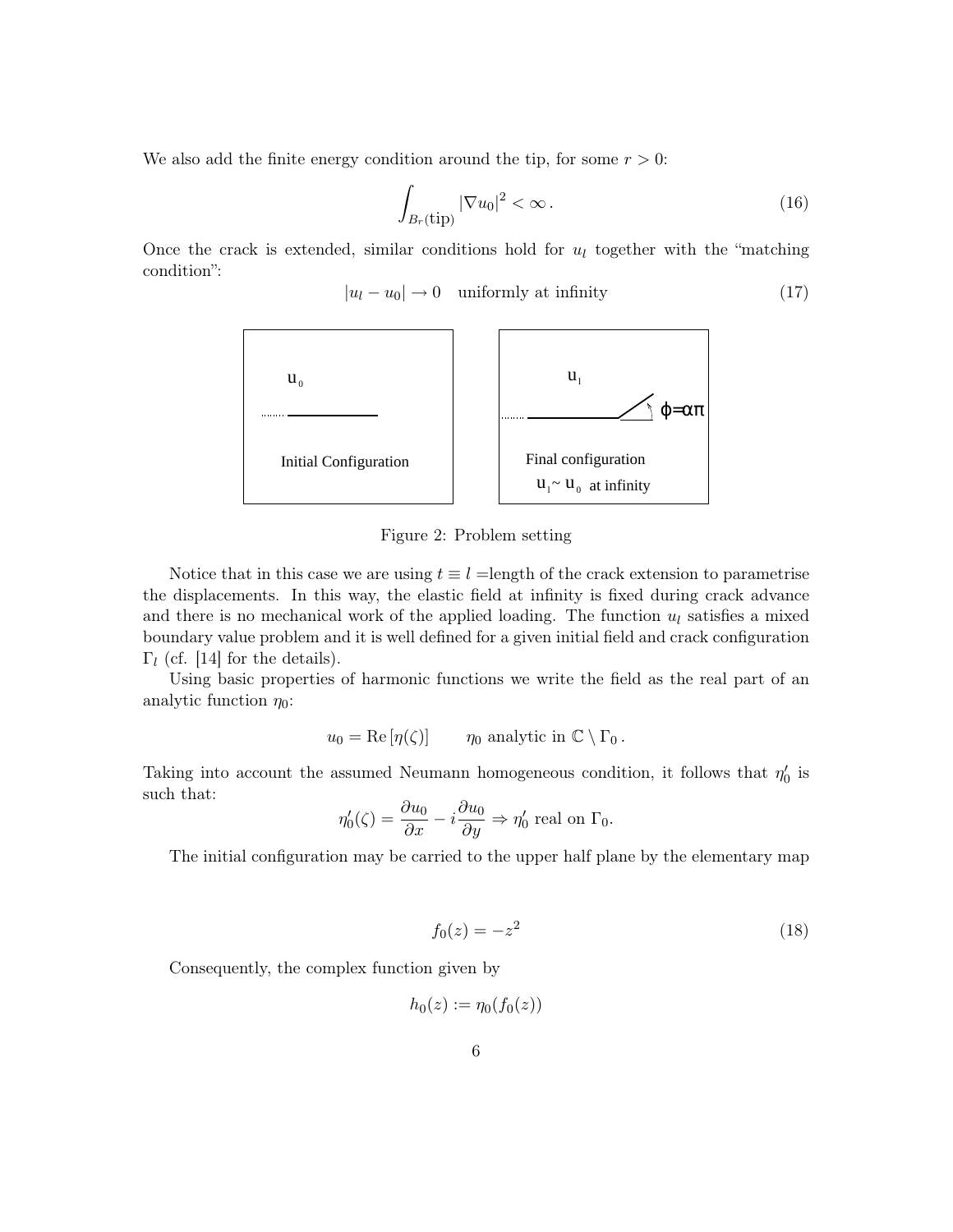

Figure 3: The map  $f_0$ .

may be extended analytically by symmetry to the whole plane, and then:

$$
h_0(z) = \sum_{n=0}^{\infty} c_n z^n \qquad c_n \in \mathbb{R}.
$$

Therefore,  $u_0$  admits the following convergent expansion:

$$
u_0 = \text{Re}\left[h_0\left(f_0^{-1}(\zeta)\right)\right] = c_0 - c_1 r^{1/2} \sin\left(\frac{\theta}{2}\right) - c_2 r \cos\left(\frac{\theta}{2}\right) + \dots \tag{19}
$$

where

$$
\zeta = re^{i\theta} \qquad f_0^{-1}(\zeta) = \sqrt{-\zeta}
$$

We thus take (19) as the most general initial local field.

### 3.2 Kinked configurations: conformal mapping

For a given angle  $\varphi$  we compute an expansion of the Energy released:

$$
f_l(z) := -(z - a(l))^{1-\alpha} (z - b(l))^{1+\alpha}, \quad \alpha := \varphi/\pi \ (-1 \le \alpha \le 1)
$$
 (20)

where:

$$
a(l) := -\sqrt{l} \left( \frac{1-\alpha}{1+\alpha} \right)^{\frac{1+\alpha}{2}}, \quad b(l) := \sqrt{l} \left( \frac{1+\alpha}{1-\alpha} \right)^{\frac{1-\alpha}{2}}.
$$
 (21)

This map sends the upper half plane  $\mathbb H$  onto the set  $\mathbb C\setminus\Gamma_l$  as shown in Figure (4). It can be extended to the whole complex plane outside the interval  $[-a(l), b(l)]$  and has the following properties:

 $f_l (\mathbb{R}) = \Gamma_l$  and  $f_l ([a, b]) = \Delta \Gamma$ 

Using the same arguments as before for  $u_l = \text{Re}[\eta_l(\zeta)]$  we can show that the complex function

$$
h_l(z) := \eta_l(f_l(z))
$$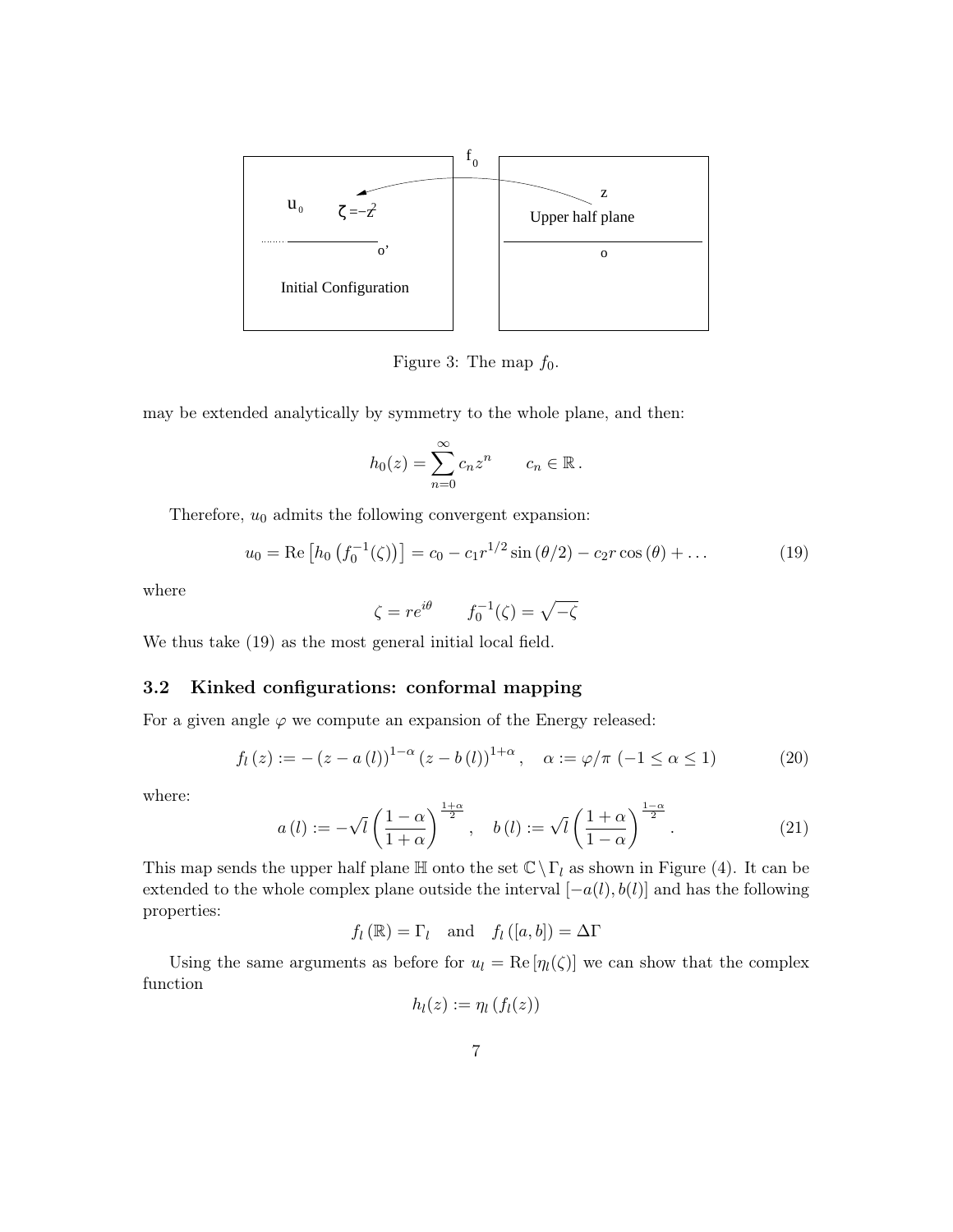is analytic in the whole  $\mathbb C$  and therefore can be expanded in powers of  $z$ :

$$
h_l(z) = \sum_{n=0}^{\infty} c_n(l) z^n, \quad c_n(l) \in \mathbb{R}.
$$

We conclude that  $u_l$  admits the following expansion in terms of some real coefficients  $c_n(l)$ :

$$
u_l = \text{Re}\left[\sum_{n=0}^{\infty} c_n(l) \left(f_l^{-1}(\zeta)\right)^n\right], \quad \zeta \in \mathbb{C} \setminus \Gamma_l. \tag{22}
$$

## 3.3 Relationship between  $c_n$  and  $c_n(l)$

Using analyticity, Neumann boundary conditions and the asymptotic matching condition at infinity we can show that

$$
c_n(l) = c_n + (n+1)c_{n+1}b_0(l) + O(l),
$$
\n(23)

where  $b_0(l) = -\frac{1}{2}$  $\frac{1}{2}((1+\alpha)b(l) + (1-\alpha)a(l))$  is obtained from the expansion at infinity of the conformal map:

$$
F_l(z) = f_0^{-1} \circ f_l(z) = \sqrt{(z - a(l))^{1-\alpha} (z - b(l))^{1+\alpha}}
$$
  
=  $z + b_0(l) + \frac{b_1(l)}{z} + \frac{b_2(l)}{z^2} + \dots$   $z \to \infty.$  (24)

Notice that for  $\alpha = 0$  we have that  $a(l) = -b(l)$  and then  $b_0(l) = 0$ .



Figure 4:  $f_0^{-1}$ ,  $f_l$  and  $F_l$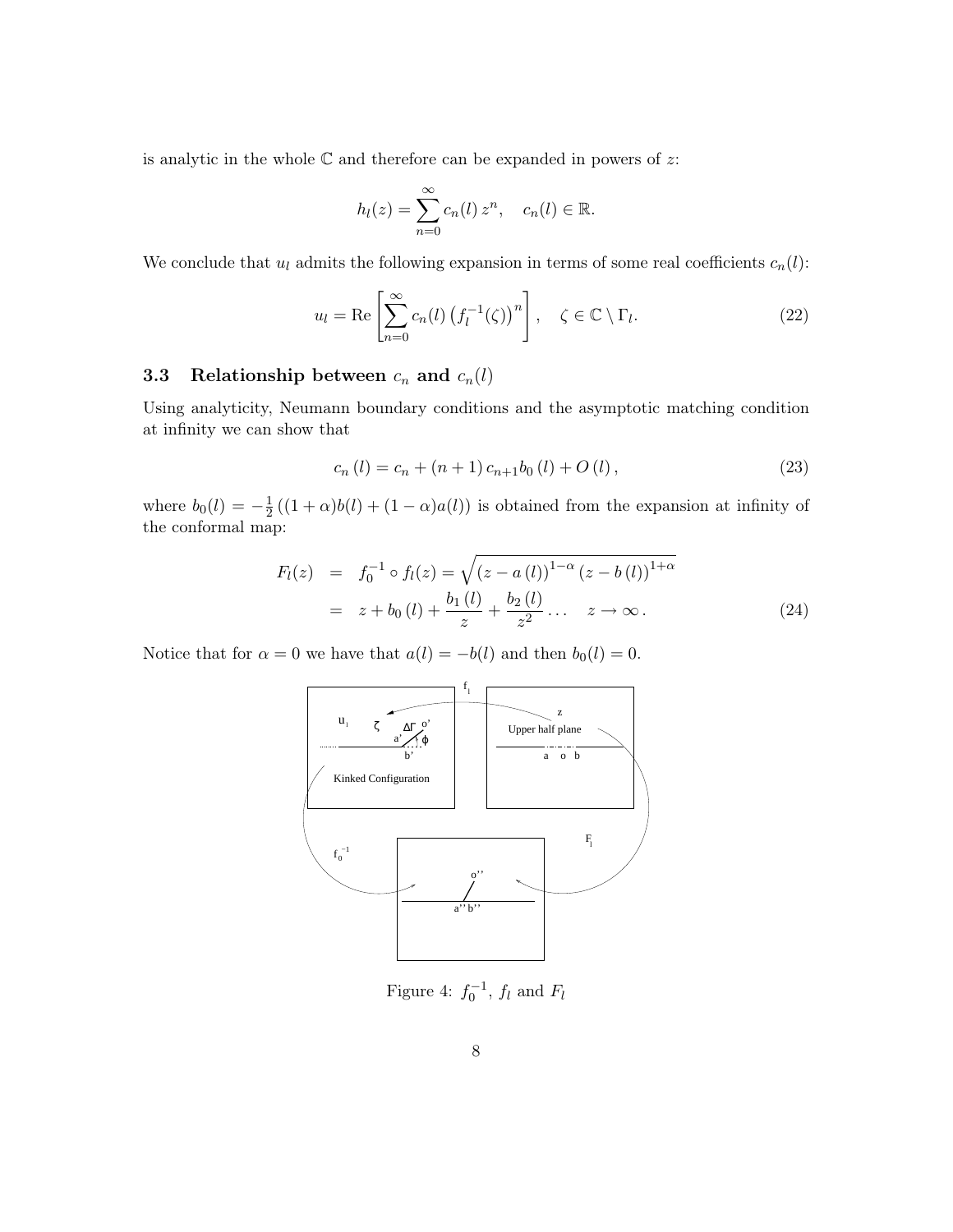On the other hand,  $F_l$  has the following scale invariance:

$$
F_l(z) = \sqrt{l} F_1(z/\sqrt{l}) \Rightarrow b_n(l) = \sqrt{l} b_n(1)
$$

and may be extended to the lower half plane, being a sectionally holomorphic function in  $\mathbb{C} \setminus [a, b].$ 

### 3.4 Complex formula for the energy released

An important tool in [14] is the energy formula

$$
\Delta E = \frac{\mu}{4i} \int_C h'_l(z) h_0(F_l(z)) dz, \qquad (25)
$$

where C is any simple closed curve surrounding the interval  $[a, b]$  in the complex plane. By the analytic properties of  $h_l$ ,  $h_0$ , and the expansion for  $F_l$  we have that:

$$
\Delta E = \frac{\mu}{4i} \int_C \left( \sum_{j=1} l^{\frac{j}{2}} j \, c_j \left( l \right) \, z^{j-1} \right) \left( \sum_{k=0} l^{\frac{k}{2}} c_k \left( F_1 \left( z \right) \right)^k \right) \, dz \,, \tag{26}
$$

where C encloses the interval  $[a(1), b(1)]$ .

The first term of (26) is given by

$$
-\Delta E = l \frac{\mu \pi}{4} c_1^2 \left( \frac{1-\alpha}{1+\alpha} \right)^{\alpha} + O\left(l^{3/2}\right).
$$

This provides a formula for the energy release rate in terms of the kinking angle:

$$
G(\alpha) = \lim_{l \to 0} \left( -\frac{\Delta E}{l} \right) = \frac{\mu \pi}{4} c_1^2 A(\alpha) .
$$

This is the same behavior as that in (12), already obtained by Sih in [17] for uniform stresses at infinity. We can see that even if we take a general equilibrium field around the tip, it is not possible to obtain the crack deviation from the initial configuration by using the first order expansion for the energy released. Therefore, we must look at the energy functional in more detail.

### 3.5 One more term in the expansion

Using the complex formula for the energy released, the first two terms in the expansion are given by

$$
-\Delta E(\alpha) = \frac{\mu \pi}{4} c_1^2 A(\alpha) l - \frac{4\mu \pi}{3} c_1 c_2 B(\alpha) l^{\frac{3}{2}} + O(l^2)
$$
 (27)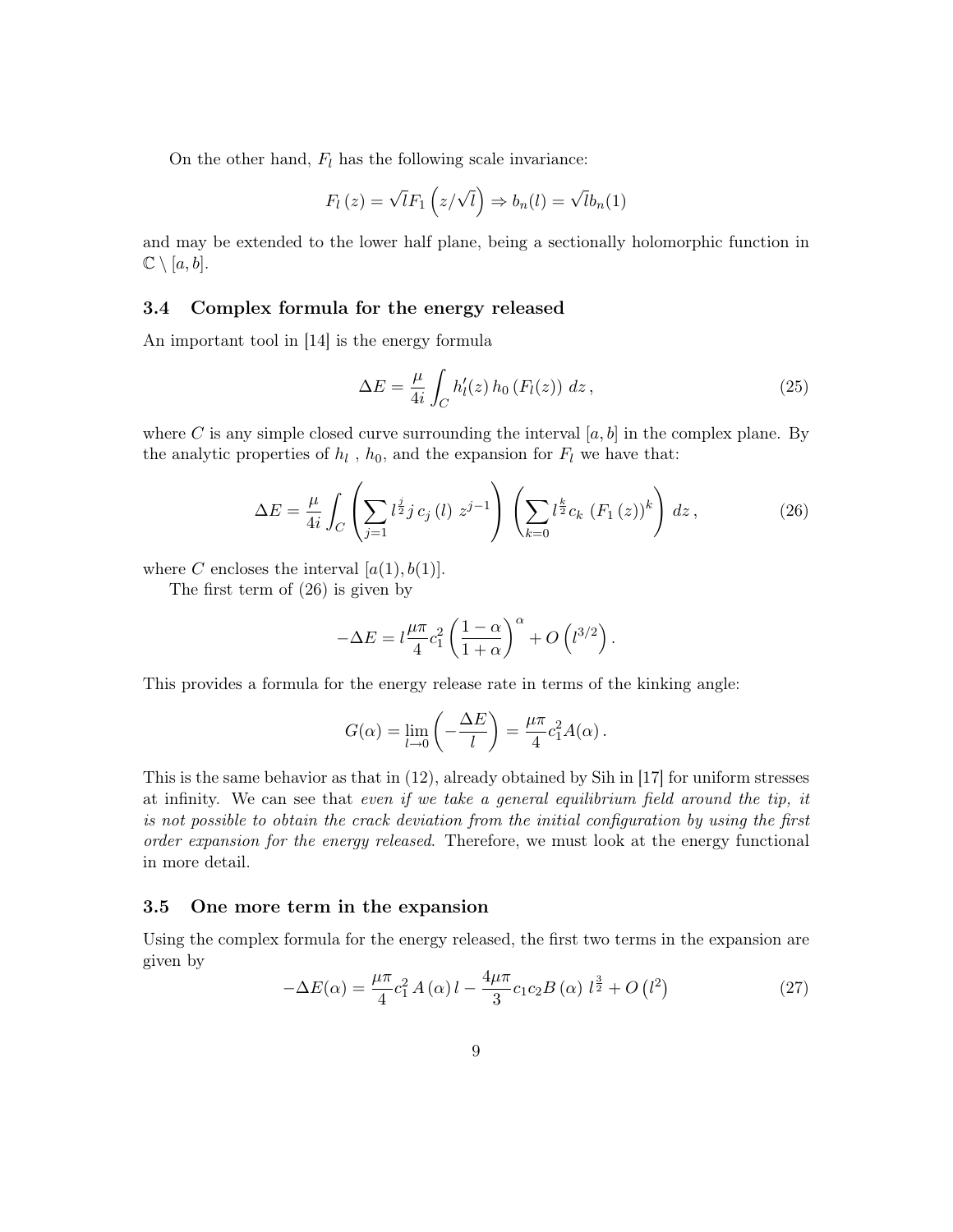

Figure 5: Two terms in the Energy expansion: the optimal angle.

where

$$
B(\alpha) := \frac{\alpha A(\alpha)^{\frac{3}{2}}}{\sqrt{1-\alpha^2}}.
$$

If we compute the maximum of  $-\Delta E$  in terms of  $\alpha$  for a fixed l, the optimal angle has the following asymptotic behaviour for  $l \to 0$ :

$$
\alpha_{\text{max}} = -\frac{4}{3} \frac{c_2}{c_1} l^{1/2} + o(l^{1/2}). \tag{28}
$$

This suggests the following initial shape for  $c_2 \neq 0$ :

$$
x_2 \approx -\frac{4\pi}{3} \frac{c_2}{c_1} (x_1)^{3/2}, \quad x_1 > 0.
$$
 (29)

The contribution of the extra term introduces a singularity in crack curvature at that point. There is an interesting consequence of the analysis: the term of order  $l^{3/2}$  in (27) has no influence on the total amount of energy released by the body for a finite extension of the crack, but it has a strong influence on crack geometry.

It has been recently pointed out to me ([1]) that there is an interesting connection between this fact and some properties of the minimisers of the so-called Mumford-Shah functional [12]. The behaviour (29) is heuristically proposed as a singular energy minimiser when the tip is located at  $x_1 = 0$  (see [12, Section 3]). The problems are not exactly the same, since for Mumford-Shah this *cuspidal crack tip* appears at the end of the curve and in our problem the singularity occurs between the initial crack tip and the optimal extension. Nevertheless, it seems that there is a close relationship between the optimal shapes for both problems.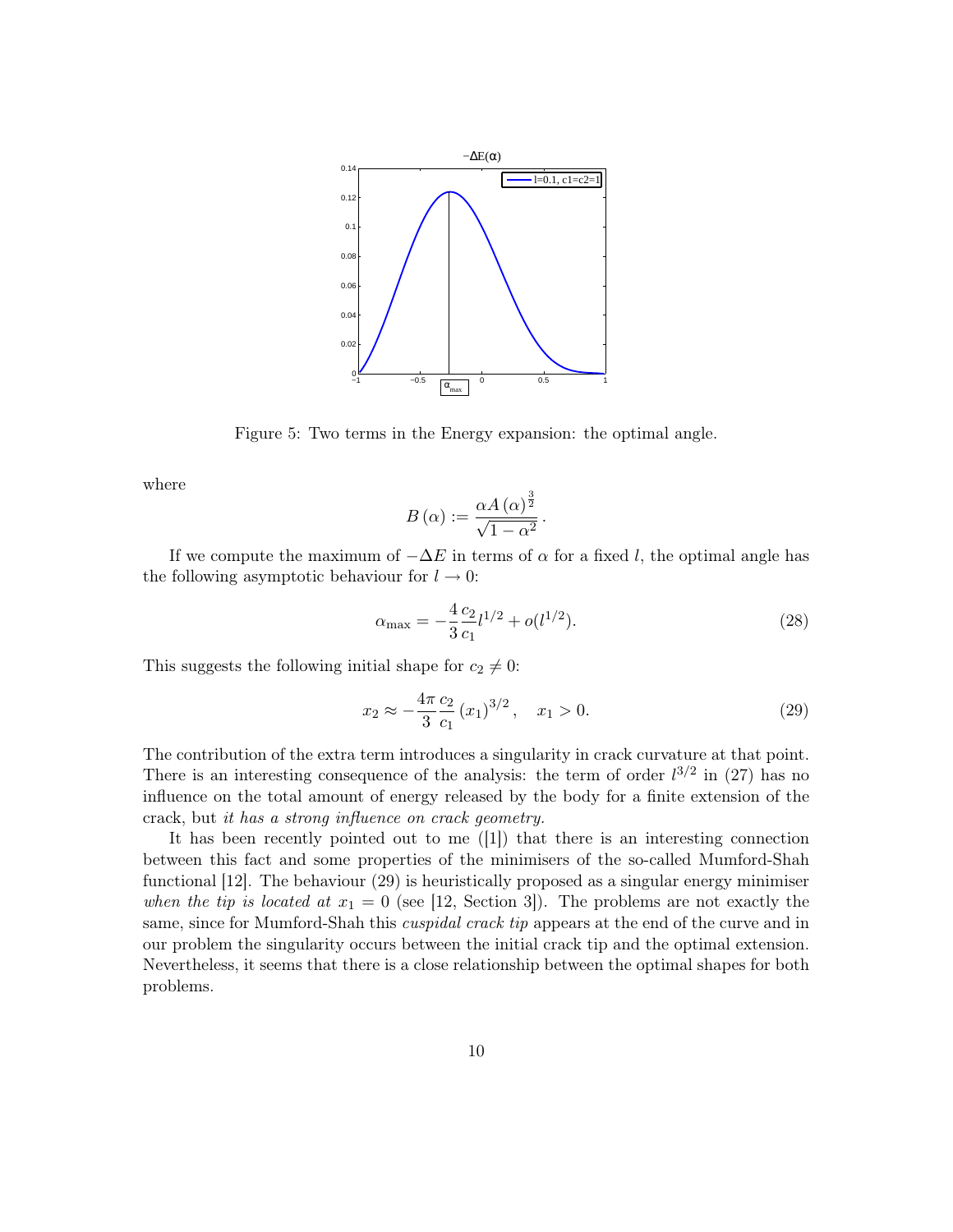#### 3.6 Understanding the outcome for straight kinks

Angle growing preference should be selected in such a way that the body is able to release the maximum amount of energy, provided the cost of bond breaking is the same in all directions. An intuitive way to look at our result is to check that the crack opening is larger in the direction defined by (28). Let us take first  $c_1 = 1, c_2 = 0$ , that is, a purely antisymmetric field. The comparison for different angles in the left of Figure 6 shows the preference of the  $\alpha = 0$  direction when  $l = 0.1$ . On the other hand, if we add a symmetric contribution to the initial field with  $c_2 = 1$ , we obtain the pattern for the opening displacement shown on the right side of Figure 6.



Figure 6: Crack opening displacement.

Notice that for  $\alpha = -\alpha_{\text{max}}$  the opening is the lower one. On the other hand, the direction given in (28) is optimal among the three for maximum opening. The field was computed analytically, using the conformal map (20), the values  $c_1 = c_2 = 1$  for the initial field,  $l = 0.1$  and  $c_1(l) = c_1 + 2b_0(l)c_2$  for the expanded crack field (cf. (23)).

### 4 Arbitrary extensions as virtual paths

Kinked configurations are useful to quantify the deviation when we allow the crack to perform a sudden jump of length l. Nevertheless, the results show that this kind of abrupt change in direction is not admissible if the crack extends continuously; for vanishing lengths the optimal angle deviation must then go to zero. In this Section we will use the limit shape suggested by (29) to construct suitable *trial paths* in order to derive more precise conditions for crack stability. The technical details can be followed in [15].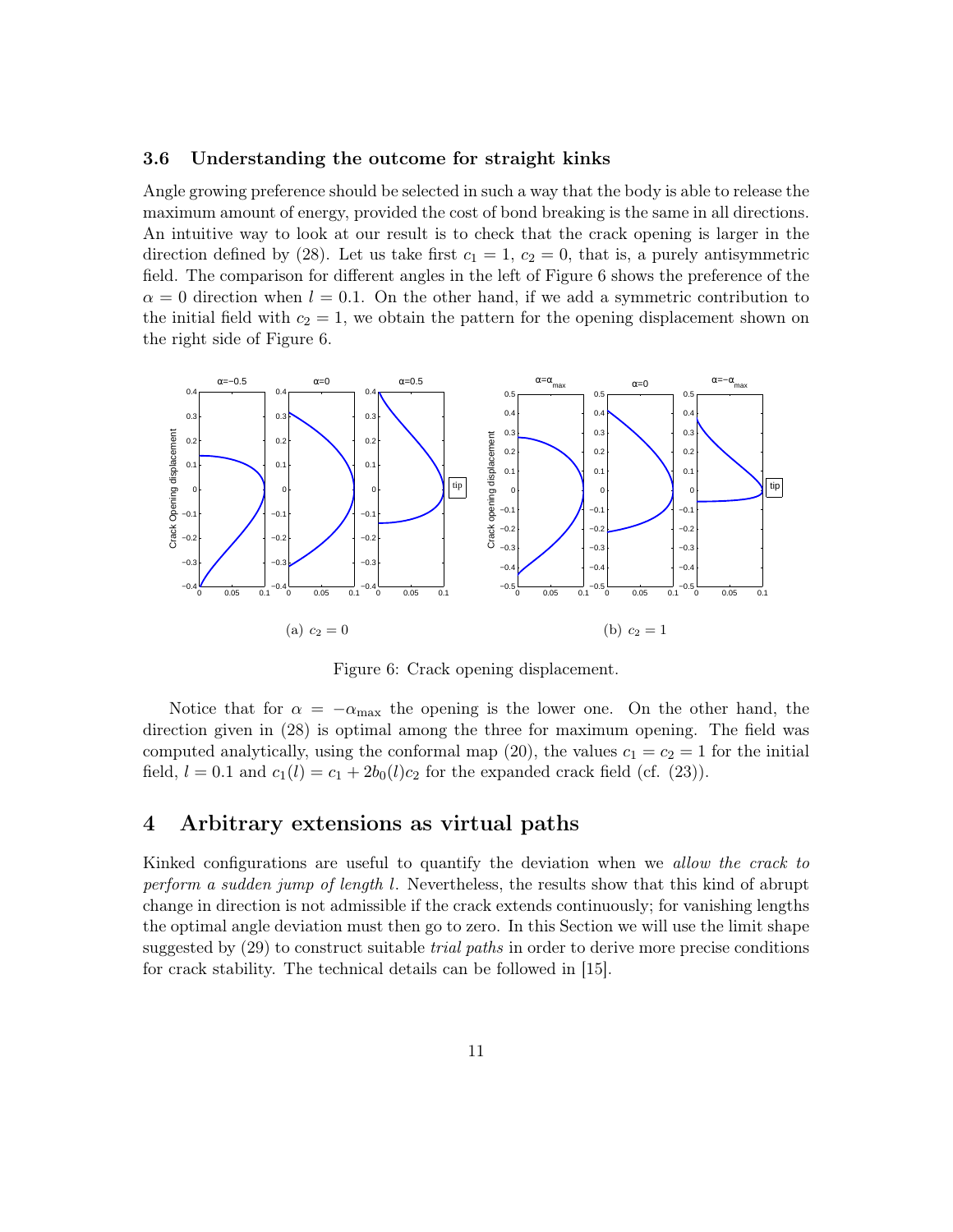### 4.1 Loewner evolutions

It is possible to generate the shape  $x^{3/2}$  by means of a suitable conformal transform using the chordal Loewner equation for slit maps on the upper half plane (see [11]):



Figure 7: The conformal map  $F_t$ 

Let us assume that  $f_0^{-1}(\Delta \Gamma)$  is parametrised in a one to one way by  $\gamma : t \mapsto \mathbb{H}$ . We denote the evolution of the tip as  $\gamma(t)$  and the whole set of the crack extension up to time t by  $\gamma_t$ . By (30), it can be shown that each map  $F_t : \mathbb{H} \to \mathbb{H} \setminus \gamma_t$  is normalized as follows:

$$
F_t(z) = z - \frac{2t}{z} + \frac{b_2(t)}{z^2} + O(1/z^3).
$$

That is, for Loewner evolutions we always have that:

$$
b_0(t) = 0, \t b_1(t) = -2t. \t (31)
$$

We define  $\xi_t := F_t^{-1}(\gamma(t))$  (see Figure 7). Notice that  $\xi_t \in \mathbb{R}$  and the parameter t is not in general identified with crack length.

### 4.2 Generating the virtual path

Recent results of W. Kager, B. Nienhuis and L. Kadanoff [9] provide explicit solutions of the Loewner equation for some behaviours of  $\xi_t$ . For instance, taking  $\xi_t = \lambda t$ , (30) takes the form

$$
\partial_t F_t(z) = -\frac{2\partial_z F_t(z)}{z - \lambda t}, \qquad F_0(z) = z. \tag{32}
$$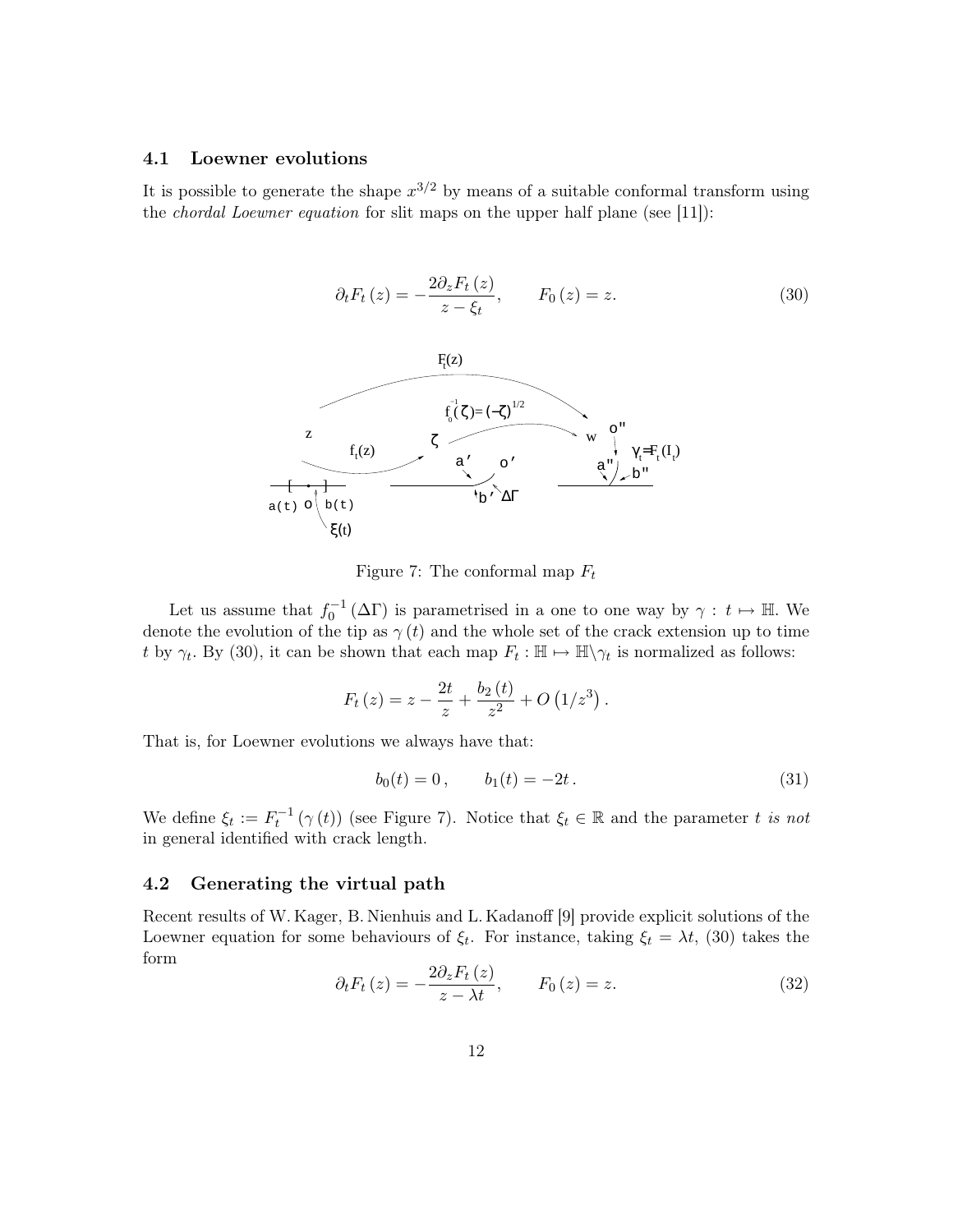This case is solved explicitly and it can be shown that generates the following path in the upper half plane:

$$
\gamma_{\lambda,t} = 2i t^{1/2} + \frac{2}{3} \lambda t - \frac{i}{18} \lambda^2 t^{3/2} + O(t^2). \tag{33}
$$

The asymptotic behaviour of the tip on the *physical plane* is given by:

$$
x_2 = -\frac{\lambda}{3}x_1^{3/2} + o\left(x_1^{3/2}\right).
$$

Moreover, the coefficient  $b_2(t)$  of this map is given by:

$$
b_2(t) = -\lambda t^2. \tag{34}
$$

#### 4.3 The Energy Released Functional and the Anti-Symmetry Principle

It is possible to write the following expansion for the energy released  $(\mu = 1)$ :

$$
\Delta E(t) = \frac{1}{4i} \int_C \left( c_1^2 F_t(z) + c_1 c_2 \left( F_t(z)^2 + 2F_t(z) \left( z + b_0(t) \right) \right) \right) dz + O\left( |I_t|^4 \right)
$$
  
=  $\frac{\pi}{2} \left( c_1^2 b_1(t) + 4c_1 c_2 \left( b_0(t) b_1(t) + b_2(t) \right) \right) + O\left( |I_t|^4 \right), \quad \text{as } |I_t| \to 0.$  (35)

where  $|I_t|$  is the length of the interval  $I_t := [a(t), b(t)]$  (see Figure 7 above ). Thus, taking into account (31), the asymptotic expression for the energy is given by:

$$
\Delta E(t) = \frac{\pi}{2} \left( -2tc_1^2 + 4c_1c_2b_2(t) \right) + O\left(|I_t|^4\right) , \qquad \text{as } |I_t| \to 0. \tag{36}
$$

We have now all the ingredients to compute the energy released by the slit generated by  $(32)$ . Inserting  $(34)$  in  $(36)$  we find that an extension evolving up to "time" t will release an amount of energy given by

$$
\Delta E = -\pi c_1^2 t - 2\pi \lambda c_1 c_2 t^2 + O(t^3).
$$

According to (4), in order to check the stability we must take into account the dissipation that is required to open this path. For this purpose we need the evolution of the length of the extended curve. The trial path in the physical plane is given by

$$
-(\gamma_{\lambda}(t))^{2} = 4t - \frac{8}{3}i\lambda t^{\frac{3}{2}} - \frac{2}{3}\lambda^{2} t^{2} + O(t^{5/2}).
$$

The length of this crack extension is given by the expansion

$$
l(t) = 4t + \frac{2\lambda^2}{3}t^2 + O(t^3) \quad t \to 0.
$$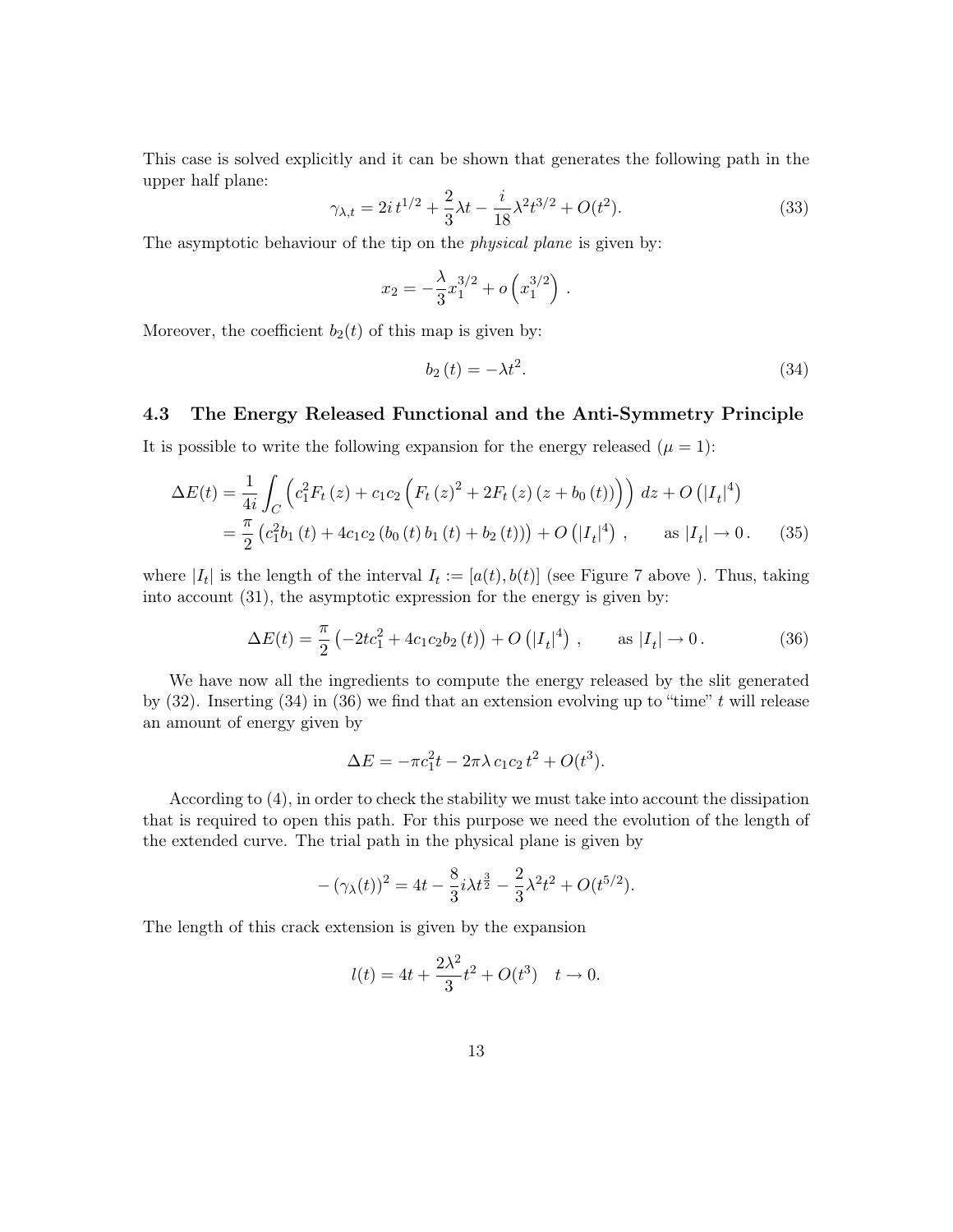We use the last computations in the following equation:

$$
\Delta E + \Delta Q = (4\kappa - \pi c_1^2)t + \left(\frac{2\kappa\lambda^2}{3} - 2\pi\lambda c_1 c_2\right)t^2 + O(t^3)
$$

The term of order t contains the balance between energy release rate  $G(0)$  and  $\kappa$ . It cancels out due to the critical growth equation (13) and we then have that:  $|c_1| = \sqrt{\frac{4\kappa}{\pi}}$ π . To satisfy the stable growth condition (3) the term of order  $t^2$  must be positive or zero. Computing the minimum with respect to the parameter  $\lambda$  we obtain  $\lambda = \frac{3\pi c_1 c_2}{2}$  $\frac{1}{2\kappa}$ , and for this value we have:

$$
\Delta E + \Delta Q = -\frac{3}{2} \frac{\pi^2}{\kappa} c_1^2 c_2^2 t^2 + O(t^3) < 0 \quad \text{for } t \to 0,
$$
\n(37)

then violating the stability condition (4).

Therefore, since  $c_1 \neq 0$ , a second necessary condition for a stable configuration is the following:

$$
c_2 = 0. \t\t(38)
$$

This is equivalent to impose  $k_2 = 0$  in the typical expansion of the initial displacement field around the tip:

$$
u_0 = k_0 + k_1 r^{1/2} \sin (\theta/2) + k_2 r \cos (\theta) + \dots
$$

This condition cancels the symmetric contribution to the displacement near the tip, keeping the first (anti-symmetric) term of the expansion. We can state that (38) must hold on every stage of the propagation process, thus providing the second scalar condition to complete the free boundary problem. On the other hand, it has to be satisfied by other models imposing global minimization of the total energy (see for instance [2, 6]).

### 5 The case of a finite domain.

The stability of the configuration was studied by imposing a Dirichlet condition at infinity (see (17)). It is natural to ask if the same outcome can be obtained on a finite domain. In other words, what happens if we freeze the displacements at a finite distance of the tip instead of fixing them at infinity? Bearing this question in mind, we will explain which parts of the previous discussion should be revised. This part of the work was not previously considered in the reviewed articles [14, 15].

### 5.1 A simple setting for the boundary value problem

We start with an initially straight crack configuration with the tip at the center of a circle of unit radius (the results are in fact independent of this particular geometry). The selected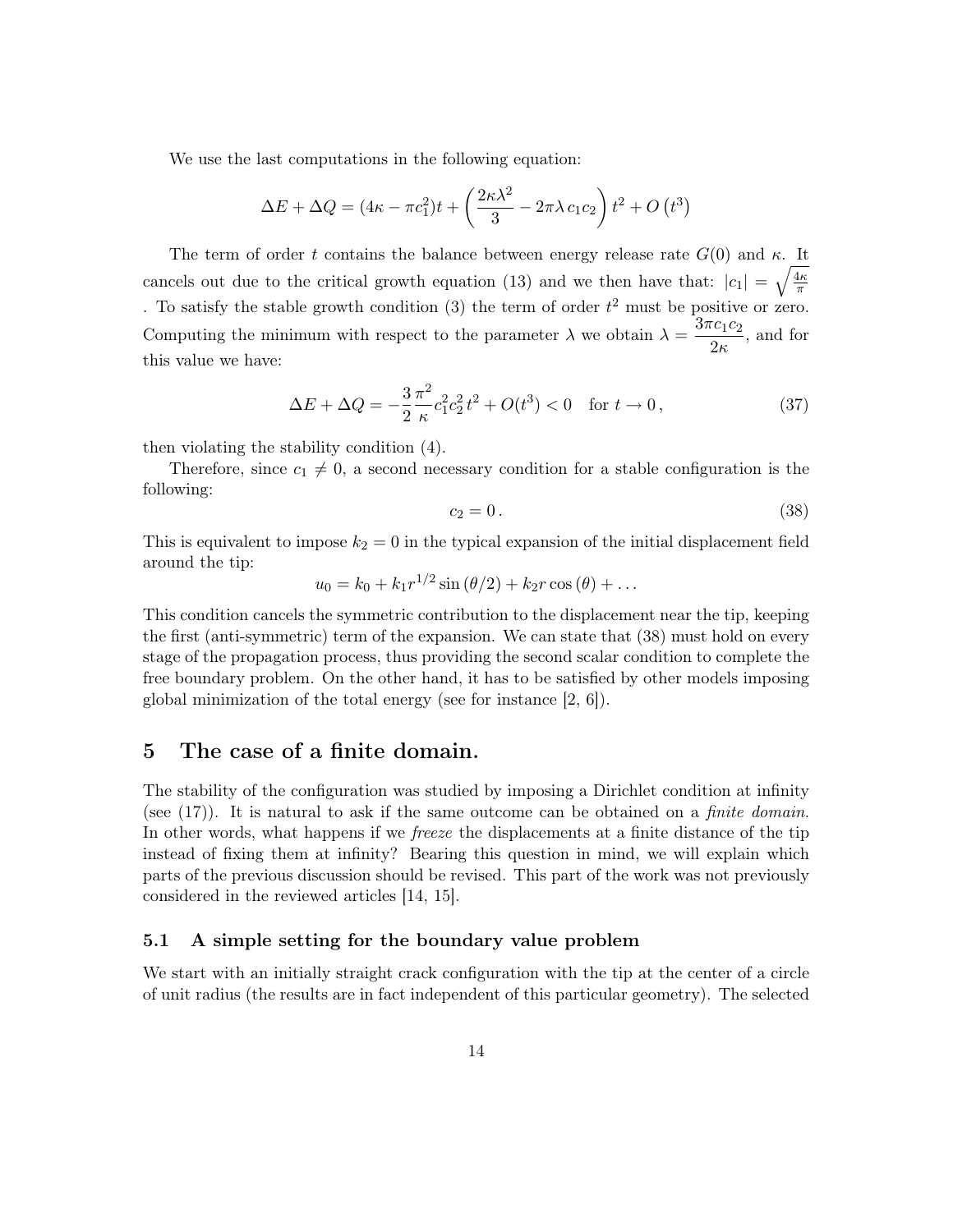field satisfies the equilibrium equation (14), the Neumann boundary condition (15) and the finite energy condition near the tip (16). We now can apply a one-to-one conformal map  $q_0$ transforming the upper half unit disc onto the initial domain. Take  $u_0(x, y)$ , the real part of an analytic function  $\eta_0(x+iy)$  in  $D \setminus \Gamma_0$ , where

$$
D := \{ z : |z| < 1 \} \; .
$$



Figure 8: The basic conformal map  $q_0$ .

The analytic function  $h_0 := \eta_0 \circ g_0$  (defined on the right side of Figure 8) is extended by symmetry to the lower half disk due to the Neumman homogeneous condition. It then has a Taylor expansion with real coefficients as follows:

$$
u_0(g_0(z)) = \text{Re}(h_0(z)) = \text{Re}\left(\sum_{n=0}^n c_n(0) z^n\right) \quad c_n \in \mathbb{R}.
$$
 (39)

For simplicity, we will assume that (39) is convergent on some open set containing D.

We define the field  $u_t$  as the one satisfying the equilibrium equation  $\Delta u_t = 0$  on  $D \setminus \Gamma_t$ , the Neumann boundary condition  $\partial u/\partial n = 0$  on  $\Gamma_t$ , and the Dirichlet boundary condition on the unit circle:

$$
u_t(x, y) = u_0(x, y)
$$
 for  $|x + iy| = 1$ .

There is an analytic function  $\eta_t$  in  $D \backslash \Gamma_t$  such that  $u_t(x, y) = \text{Re }\eta_t(x+iy)$  and the function

$$
h_t(z) := \eta_t(g_t(z))
$$

is analytic in the upper half unit disk and can be extended to the whole disk by the Neumann homogeneous condition. The map  $g_t(z)$  sends the upper half unit disk to  $D \setminus \Gamma_t$  as shown in Figure 9. We have that  $h_t$  admits the following expansion:

$$
h_t(z) = \sum_{n=0}^{\infty} c_n(t) z^n \qquad c_n(t) \in \mathbb{R} \,.
$$
 (40)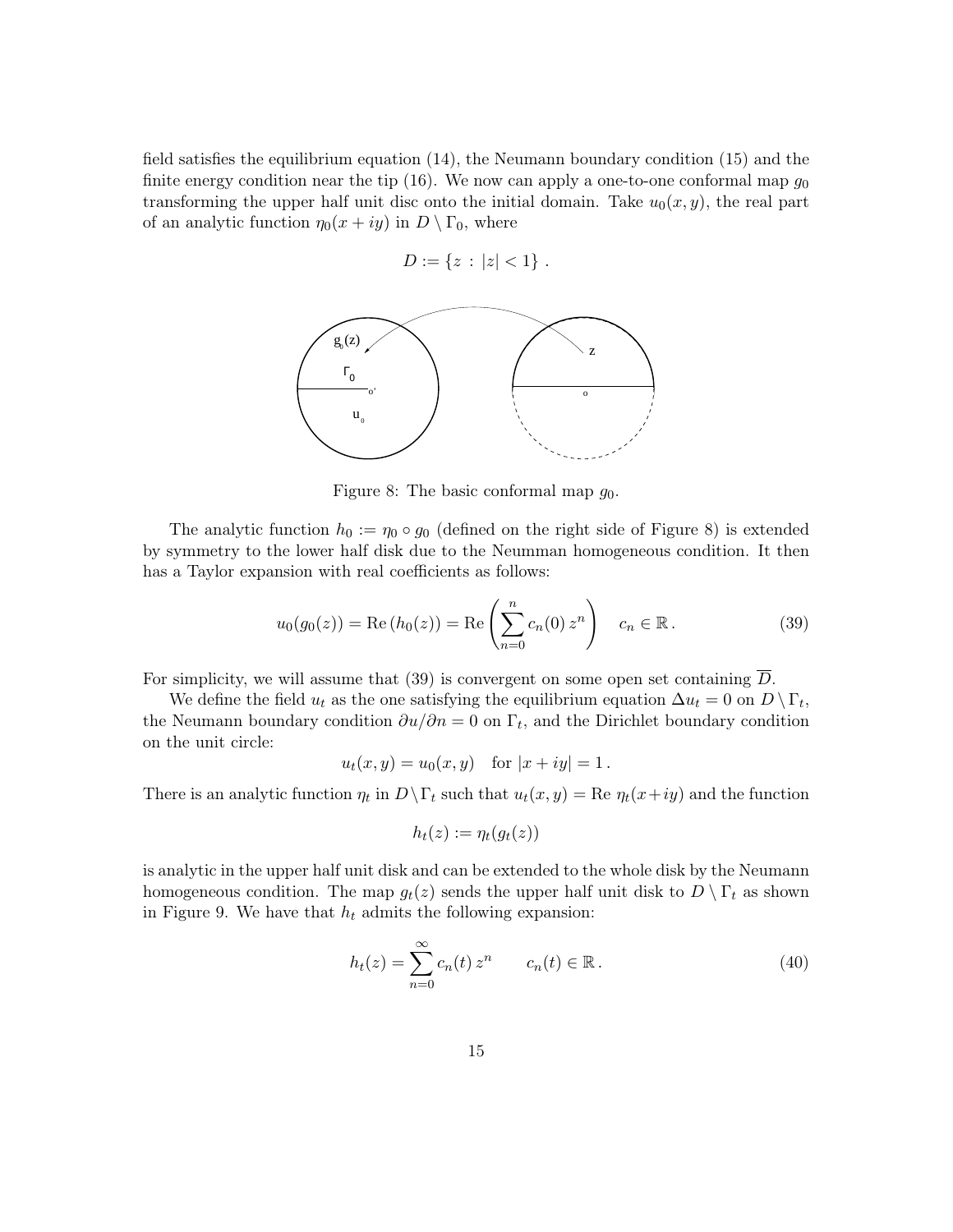

Figure 9: The basic map  $g_t$ .

The main difference with the case of an unbounded domain corresponds to the behaviour of the coefficients  $c_n(t)$  for  $t \to 0$ . The Dirichlet condition is applied on a curve at a finite distance of the tip, while in the former case it was imposed on a unique point at infinity.

Assuming for a moment that we know  $g_t(z)$ , we can write Schwartz integral representation of  $h_t(z)$  for the unit disk. The boundary values of the real part of  $h_t(z)$  are obtained from the following chain of equalities:

$$
u_t(g_t\left(e^{i\theta}\right)) = u_0(g_t\left(e^{i\theta}\right)) \qquad (|g_t(e^{i\theta})| = 1 \text{ cf. Figure 9}),
$$
  
\n
$$
u_0(g_t\left(e^{i\theta}\right)) = u_0(g_0\left(g_0^{-1} \circ g_t(e^{i\theta})\right))
$$
  
\n
$$
u_0(g_0\left(G_t(e^{i\theta})\right)) = \text{Re}\{h_0(G_t(e^{i\theta}))\},
$$

where  $G_t$  is defined as

$$
G_t := g_0^{-1} \circ g_t.
$$

This map is analytic on a circular ring whose interior circle contains the interval  $[a(t), b(t)]$ (cf. Figure 10). It admits a Laurent expansion with real coefficients that we write as follows:

$$
G_t(z) = G_t^+(z) + G_t^-(z), \qquad (41)
$$

with

$$
G_t^+(z) := \sum_{k=0}^{\infty} a_k(t) z^k \qquad G_t^-(z) := \sum_{k=1}^{\infty} b_k(t) z^{-k} . \tag{42}
$$

Notice that  $G_t(z) \to z$  and  $b_{k+1}(t) \ll b_k(t)$  for  $t \to 0$ . This last assertion is a consequence of the Area Theorem (see the Appendix). Notice that  $G_t^-$  is analytic outside of a vanishing circle containing  $[a(t), b(t)].$ 

To simplify a bit the notation we define the boundary values of the real part of  $h_t$  as  $U_t(\theta) := \text{Re}\{h_0(G_t(e^{i\theta}))\}$ . Using Schwartz integral in the unit disk, we have the following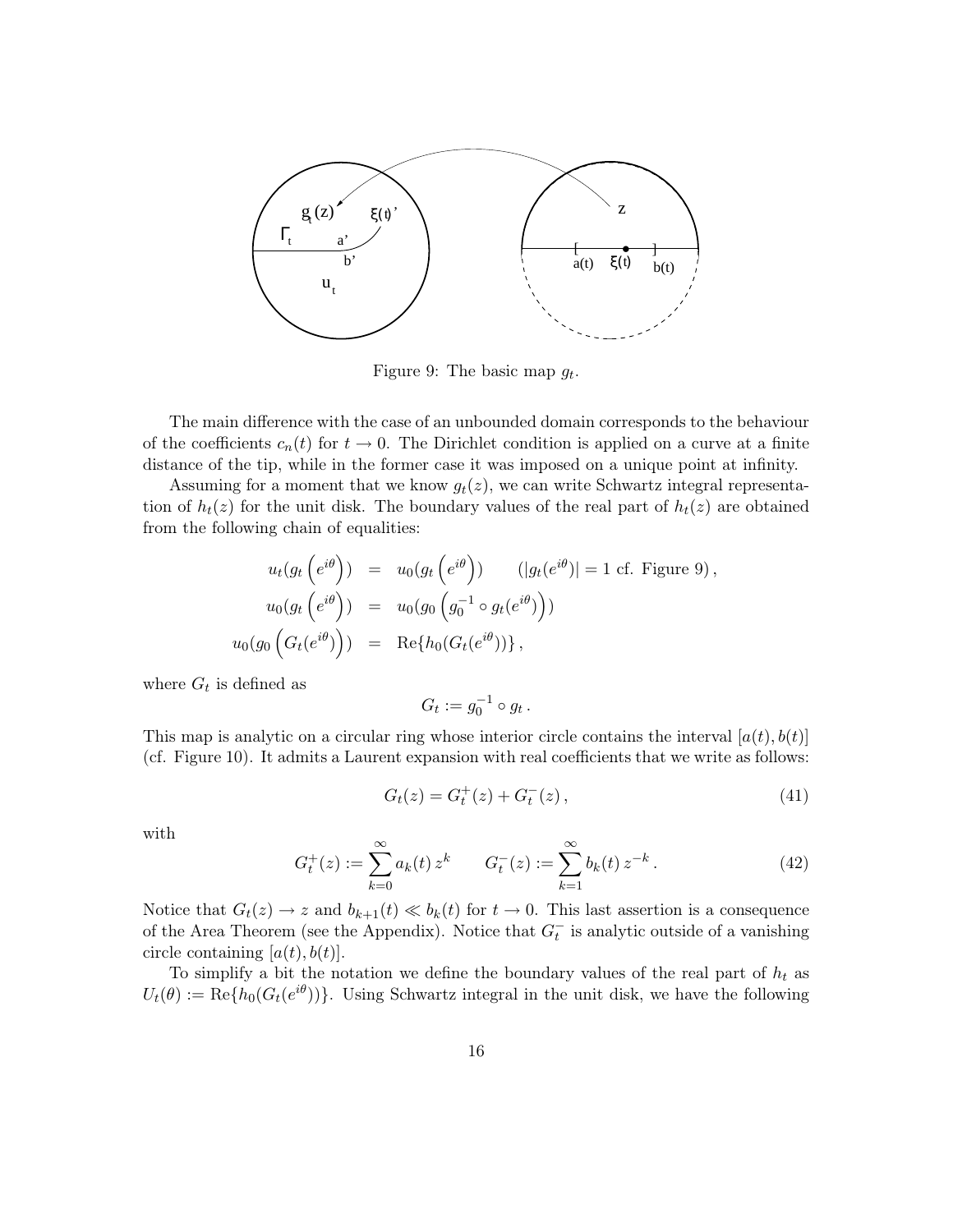

Figure 10: The mapping properties of the extended  $G_t$ .

explicit formula

$$
h_t(z) = \frac{1}{2\pi} \int_{-\pi}^{\pi} \frac{e^{i\theta} + z}{e^{i\theta} - z} U_t(\theta) d\theta \underset{\zeta := e^{i\theta}}{=} \frac{1}{2\pi i} \int_{|\zeta| = 1} \frac{\zeta + z}{\zeta - z} \operatorname{Re} \left\{ h_0 \left( G_t \left( \zeta \right) \right) \right\} \frac{d\zeta}{\zeta} \tag{43}
$$

We can then write (cf.  $(40)$ ):

$$
h_t(z) = \sum_{n=0}^{\infty} c_n(t) z^n = (1+z) \sum_{n=0}^{\infty} \left( \frac{1}{2\pi} \int_{-\pi}^{\pi} U_t(\theta) e^{-in\theta} d\theta \right) z^n
$$

We want now to relate the coefficients  $c_n(t)$  with the ones of the initial field  $c_n(0)$ . Using the expansion for  $h_0(z)$  we have that:

$$
U_t(\theta) = \text{Re}\{h_0(G_t(e^{i\theta}))\} = \text{Re}\left\{\sum_{k=0}^{\infty} c_k(0) \left(G_t(e^{i\theta})\right)^k\right\}
$$

The expression for the first coefficient (notice that  $U_t(-\theta) = U_t(\theta)$ ) should read (we drop for a while the dependence on t of the  $a_i$ 's and  $b_i$ 's):

$$
c_0(t) = \text{Re} \sum_{j=0}^{\infty} c_k(0) \left\{ \frac{1}{\pi} \int_0^{\pi} (G_t(e^{i\theta}))^j \right\} d\theta
$$
  
=  $c_0(0) + c_1(0) a_0 + c_2(0) (a_0^2 + 2a_1b_1 + 2a_2b_2) + ...$  (44)

Similarly, we obtain that for  $c_1(t)$ ,

$$
c_1(t) = \sum_{j=0}^{\infty} c_j(0) \frac{2}{\pi} \int_0^{\pi} \text{Re} \left( G_t(e^{i\theta}) \right)^j \cos(\theta) d\theta
$$
  
=  $c_1(0) (a_1 + b_1) + 2c_2(0) (a_0 (a_1 + b_1) + a_1 b_2 + a_2 (b_1 + b_3)) + \dots$  (45)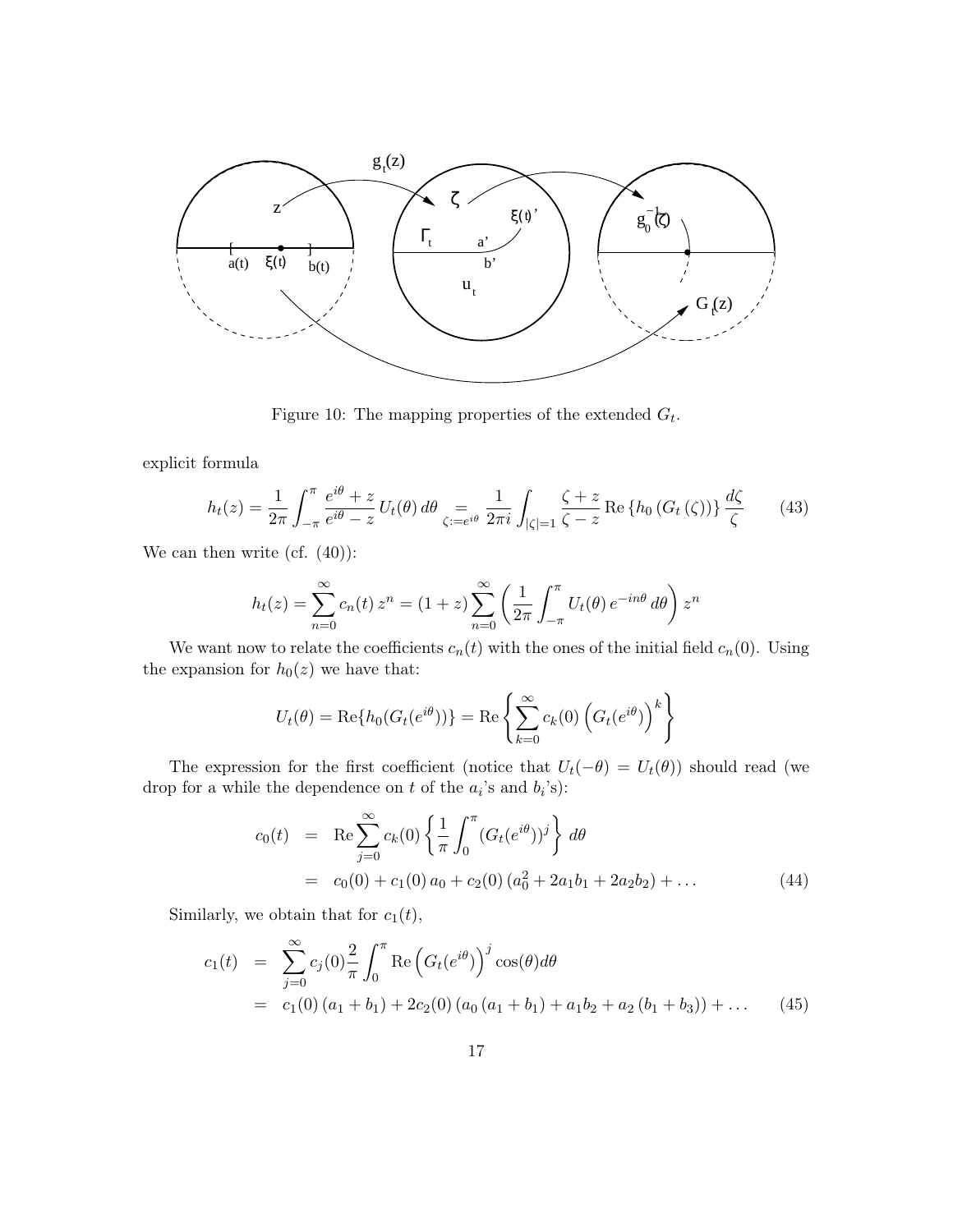For  $c_2(t)$  we have:

$$
c_2(t) = \sum_{j=0}^{\infty} c_j(0) \frac{2}{\pi} \int_0^{\pi} \text{Re} \left( G_t(e^{i\theta}) \right)^j \cos(2\theta) d\theta
$$
  
=  $c_1(0) (a_2 + b_2) + c_2(0) (a_1^2 + 2a_0b_2 + 2a_1b_3) + ...$  (46)

the main contribution being (notice that  $a_1(t) \rightarrow 1$  for  $t \rightarrow 0$ ):

$$
c_2(t) = c_2(0)a_1^2(t) + o(1).
$$

We can now apply the complex version of the energy release formula (cf. 25):

$$
\Delta E = \frac{1}{4i} \int_C h'_t(z) h_0(G_t(z)) dz = \frac{1}{4i} \int_C \left( \sum_{k=1}^{\infty} k c_k(t) z^{k-1} \right) \left( \sum_{j=0}^{\infty} c_j(0) (G_t(z))^j \right) dz,
$$

where C is a simple curve enclosing the interval  $[a(t), b(t)]$  and contained in D. Taking into account (45, 46) we can approximate the expression for  $\Delta E$  as follows:

$$
\Delta E \approx \frac{\pi}{2} \left\{ c_1(t) \left( c_1(0)b_1(t) + 2c_2(0) \left( a_0(t)b_1(t) + a_1(t)b_2(t) \right) \right) \right. \\ \left. + 2c_2(t) \left( c_1(0)b_2(t) + 2c_2(0) \left( a_0(t)b_2(t) + a_1(t)b_3(t) \right) + \dots \right) \right\} \\ \approx \frac{\pi}{2} \left( c_1^2(0)a_1(t)b_1(t) + 2c_1(0)c_2(0) \left( a_0(t)a_1(t)b_1(t) + a_1^2(t)b_2(t) + a_0(t)b_1^2(t) \right) \dots + 2c_1(0)c_2(0)a_1^2(t)b_2(t) + \dots \right)
$$

Summing up:

$$
\Delta E \approx \frac{\pi}{2} \left( c_1^2(0) a_1(t) b_1(t) + 2c_1(0) c_2(0) (a_0(t) a_1(t) b_1(t) + 2a_1^2(t) b_2(t) + a_0(t) b_1^2(t) \right) \tag{47}
$$

Notice that for  $a_0 = 0$  and  $a_1 = 1$  we obtain the same asymptotic expression as that derived for the unbounded domain (cf. (35)).

### 5.2 The construction of the conformal map

To justify the anti-symmetry principle for a finite domain it only remains to show that a suitable conformal map can be constructed, and that its coefficients  $a_0(t)$ ,  $a_1(t)$ ,  $b_1(t)$ ,  $b_2(t)$ produce the instability given in (37). We will proceed by using a modified map of that obtained from the Loewner equation in Section 4.2.

Let us take firstly the map  $F_t$  for the upper half plane, generated with (32). By restricting the domain, we can see that  $F_t$  sends the unit circle with a cut on the real line to a nearly circular domain for small  $t$  with a cut inside (cf. Figure 11). A slight modification of the map  $F_t$  should carry us to the desired  $G_t$ . This change will be applied as follows: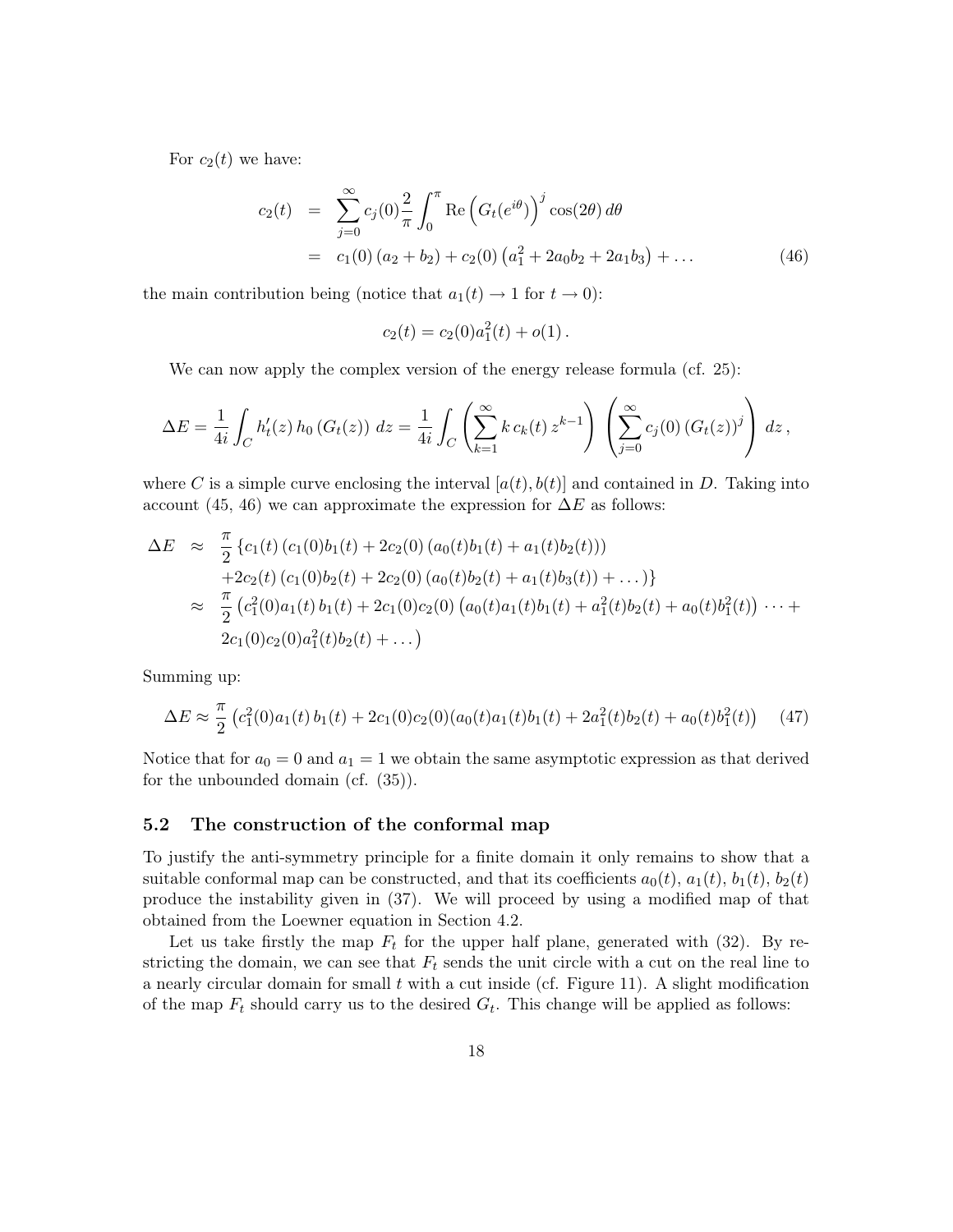- 1. We map the boundary of the unit disk  $\partial D$  to the boundary of a nearly circular domain by means of  $F_t(z)$ .
- 2. We consider the holomorphic map  $\omega_t(z)$  that carries the region bounded by  $F_t(\partial D)$  to the unit disc with  $\omega_t(0) = 0$  and  $\omega_t(z) = \overline{\omega_t(\overline{z})}$ .  $G_t(z)$  will be given by the composition  $\omega_t \circ F_t(z)$ .

We summarize in the following Figure the properties of the modified  $F_t$ .



Figure 11: The map  $\omega_t$  modifying  $F_t$ .

We now follow [13] for the technical details and define the real function

$$
\rho(\theta) := \lim_{t \to 0} \frac{|F_t(e^{i\theta})| - 1}{t}.
$$

Thus,  $r = 1+t\rho(\theta)+o(t)$  is the polar equation for the boundary of the modified domain (the up-right domain in Figure 11). Notice that  $\rho(\theta) = \rho(-\theta)$  due to the symmetry properties of the map  $F_t$ . We now have an explicit formula for the first terms of  $\omega_t$  (cf. [13, p. 264]):

$$
\omega_t(z) = z \left( 1 - \frac{t}{2\pi} \int_{-\pi}^{\pi} \frac{e^{i\theta} + z}{e^{i\theta} - z} \rho(\theta) d\theta + o(t) \right). \tag{48}
$$

We may write this as follows:

$$
\omega_t(z) = z (1 - t\psi(z) + o(t)), \qquad \psi(z) = \sum_{n=0}^{\infty} p_n z^n.
$$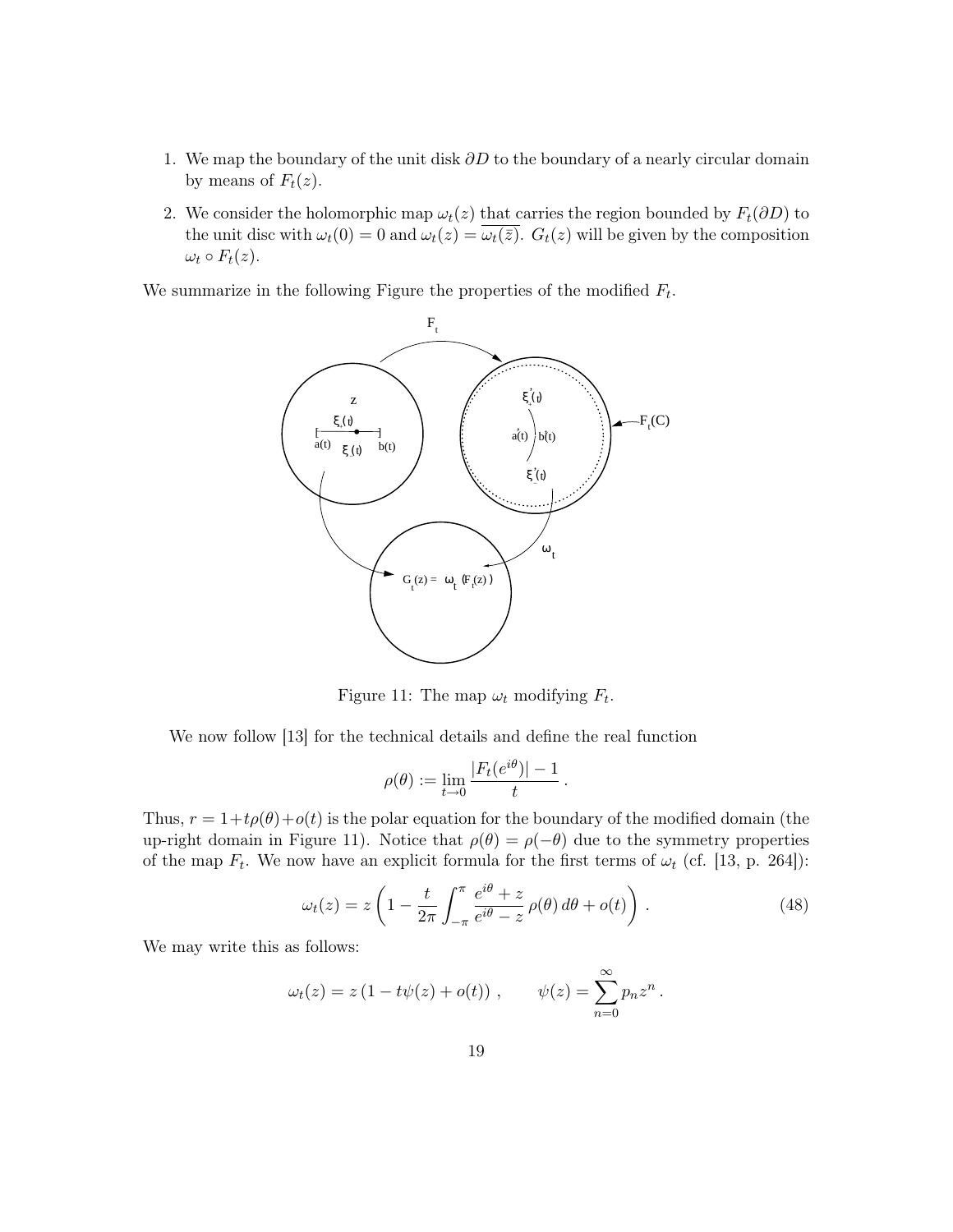We now look at  $G_t(z)$ :

$$
G_t(z) = \omega_t(F_t(z)) = F_t(z) (1 - t\psi(F_t(z)) + o(t)),
$$

and then we can write

$$
G_t(z) = (1 - tp_0) F_t(z) - t (p_1 F_t^2 + p_2 F_t^3 + \dots)
$$

Let us denote by  $\tilde{b}_n(t)$  the coefficients of the expansion of  $F_t(z)$  (cf. 24) to distinguish them from the ones of  $G_t(z)$  (cf. 41). We have that:

$$
a_0(t) = (1 - tp_0) \tilde{b}_0(t) - t \left( p_1 \left( \tilde{b}_0^2(t) + 2\tilde{b}_1(t) \right) \right) + o(t\tilde{b}_1(t))
$$
  
\n
$$
a_1(t) = (1 - tp_0) - t \left( 2p_1\tilde{b}_0(t) + 3p_2\tilde{b}_1(t) \right) + o(t)
$$
  
\n
$$
b_1(t) = (1 - tp_0)\tilde{b}_1(t) - t \left( 2p_1 \left( \tilde{b}_0(t)\tilde{b}_1(t) + \tilde{b}_2(t) \right) + 3p_2 \left( \tilde{b}_0^2\tilde{b}_1 + \tilde{b}_1^2 + \tilde{b}_0\tilde{b}_2 \right) \right) + O(t\tilde{b}_1)
$$
  
\n
$$
b_2(t) = (1 - tp_0) \tilde{b}_2(t) - t \left( 2p_1(t)\tilde{b}_3(t) \right) + o(t^2)
$$

For the linear forcing path generated by Loewner's equation we have that

$$
\tilde{b}_0(t) = 0
$$
,  $\tilde{b}_1(t) = -2t$ ,  $\tilde{b}_2 = -\lambda t^2$ .

Then there holds:

$$
a_0(t) = 4p_1t^2 + o(t^2), \quad a_1(t) = (1 - tp_0) + o(t), \quad b_1(t) = -2t(1 - tp_0) + o(t^2), \quad b_2(t) = -\lambda t^2 + o(t^2).
$$

The energy released can be written now as (cf. 47):

$$
\Delta E \approx -\frac{\pi}{2} \left( 1 - tp_0 \right)^2 \left( 2c_1^2(0)t + 4\lambda c_1(0)c_2(0)t^2 \right) + o(t^2)
$$
\n(49)

Notice that this expression is (up to order  $t^2$ ) the one obtained for the unbounded domain multiplied by the factor  $(1 - tp_0)^2$ . This factor is non-universal in the sense that  $p_0$  depends on the geometric properties of the body boundary:

$$
p_0 = \frac{1}{\pi} \int_0^{\pi} \rho(\theta) d\theta
$$

This is consistent with the asymptotics of the stress intensity factor obtained by Leblond in [10], but a thorough discussion of this subject would carry us far from our main point here. We mention by pass that the physical length of the crack is (up to order t)  $l \sim 4t$ , and then the energy release rate is consistent with the expression obtained before:

$$
\lim_{t \to 0} -\frac{\Delta E}{4t} = \frac{\pi}{4}c_1^2(0).
$$

∆E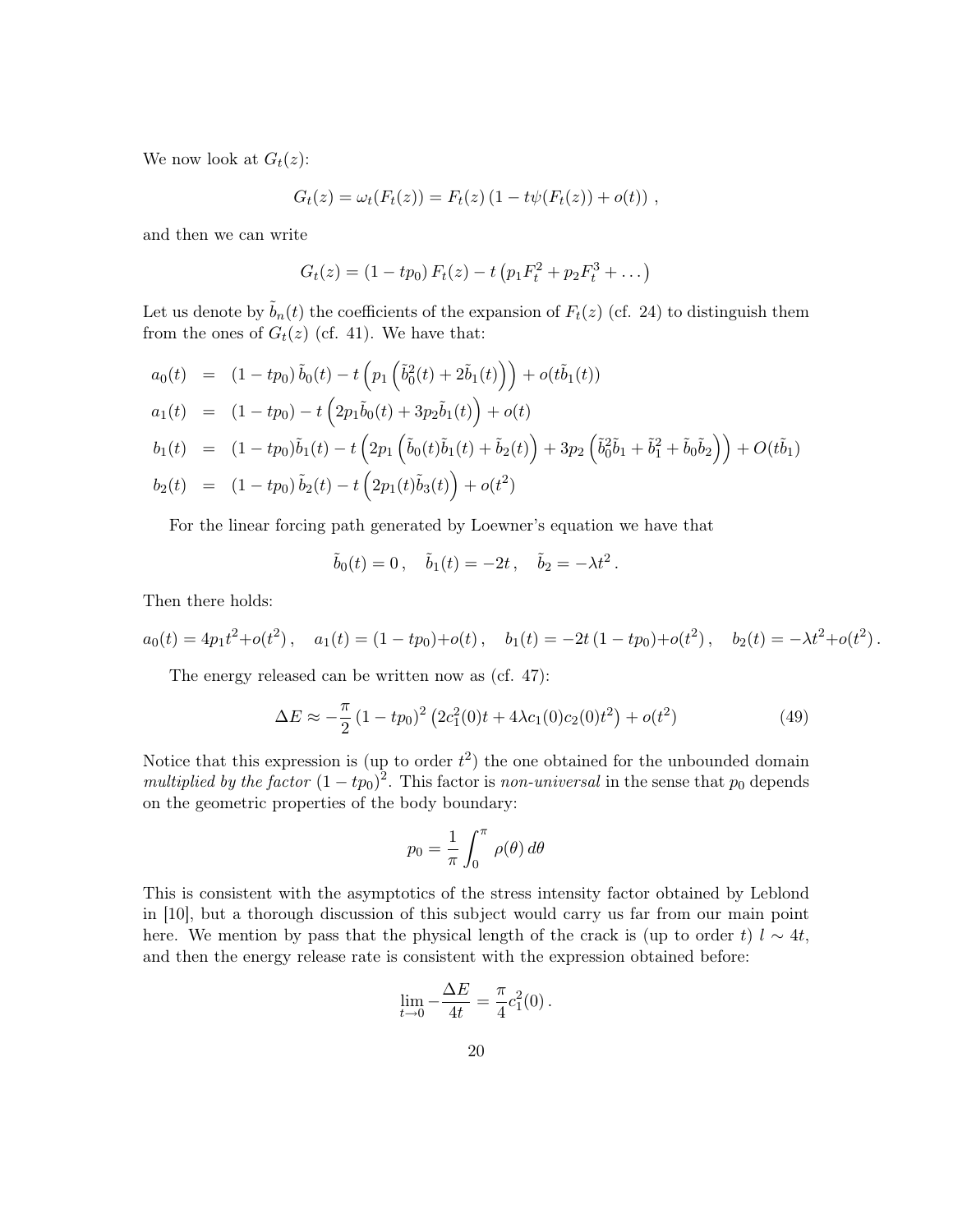This is also in accordance to Leblond's paper, since we should not have an explicit dependence of the body geometry in this order (of course, there is an implicit information encoded in  $c_1$ ).

To conclude, it remains to find the expression for the length in terms of  $t$ , up to order t<sup>2</sup>. We have to take into account that  $\omega_t(z) \approx (1 - tp_0)z$ . The path in the (non physical) lower domain in Figure 11 is given by (cf. 33):

$$
\gamma_{\lambda,t} = (1 - tp_0) \left( 2i t^{1/2} + \frac{2}{3} \lambda t - \frac{i}{18} \lambda^2 t^{3/2} \right) + O(t^2).
$$

In the physical domain we should have, recalling that  $G_t(z) = g_0^{-1} \circ g_t(z)$  and  $g_0(z) = -z^2$ .

$$
g_0(\gamma_{\lambda,t}) = (1 - tp_0)^2 \left( 4t - \frac{8}{3}i\lambda t^{\frac{3}{2}} - \frac{2}{3}\lambda^2 t^2 + O(t^{5/2}) \right)
$$

Therefore, the length of the path is given by:

$$
l(t) = (1 - tp_0)^2 \left( 4t + \frac{2\lambda^2}{3} t^2 \right) + O(t^3) \quad t \to 0
$$

We conclude that the dissipation term obtained in the unbounded case is to be multiplied by the positive non-universal factor  $(1 - tp_0)^2$ , the same as that multiplying the relevant contribution to the released energy in (49). Therefore, selecting  $\lambda = \frac{3\pi c_1 c_2}{2}$  $\frac{16162}{26}$  as in the unbounded case, the constructed virtual path shows again the unstable character of an initial field with  $c_2(0) \neq 0$  (cf. (37)):

$$
\Delta E + \Delta Q = -(1 - tp_0)^2 \left(\frac{3}{2} \frac{\pi^2}{\kappa} c_1^2 c_2^2 t^2\right) + O(t^3) < 0 \text{ for } t \to 0.
$$

This path violates the stability assumption (4) and provides a necessary condition for the initial field, namely  $c_2 = 0$ .

### Acknowledgements

This research was supported by Spanish research project BFM 2004-05634. Part of this work was presented at the International Symposium on Defects and Material Mechanics held in Aussois, 25-29 March 2007. I wish to acknowledge the organizers C. Dascalu and G. Maugin for the kind invitation to participate in this meeting.

### References

[1] M. Buliga, private communication.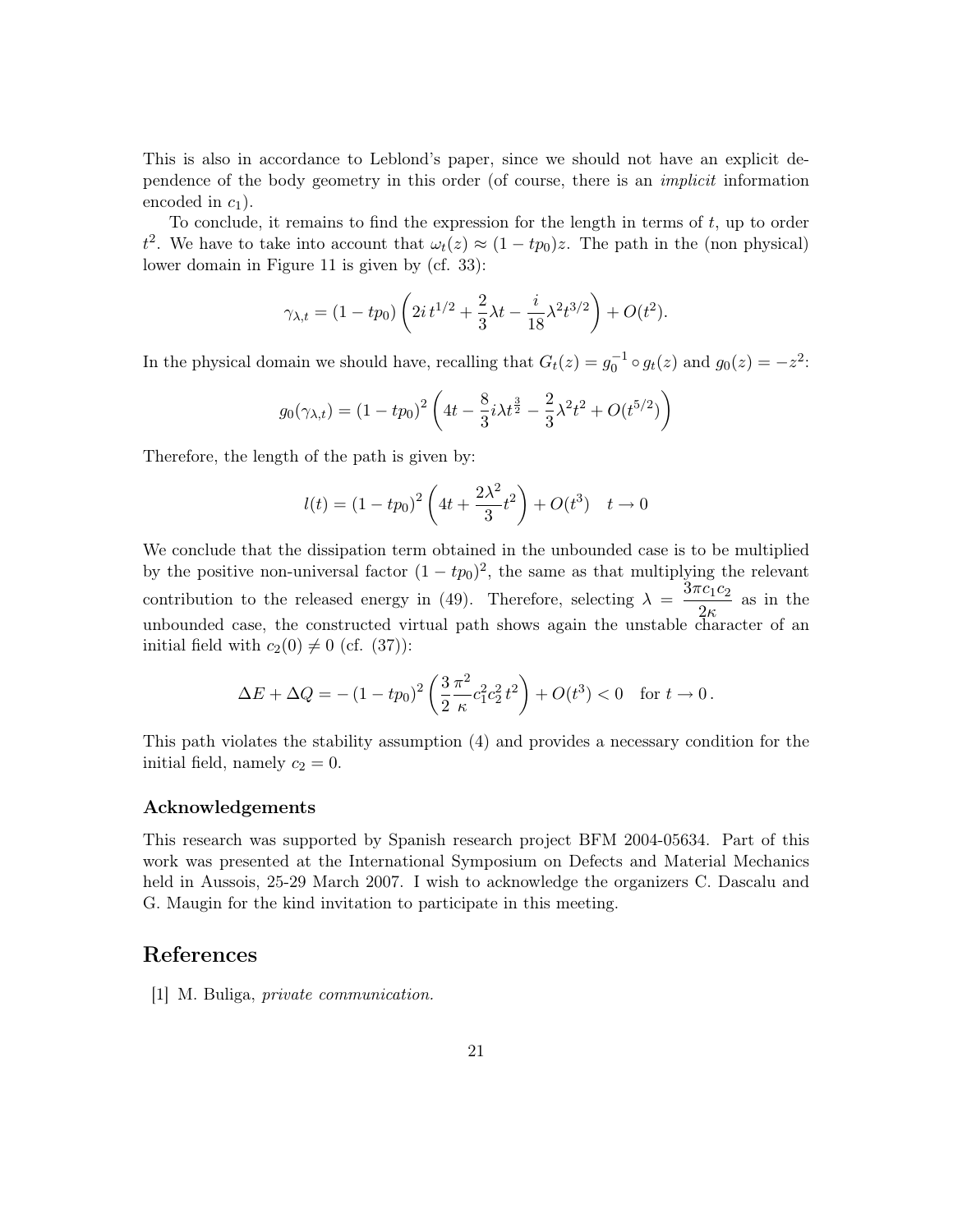- [2] M. Buliga, "Energy minimizing brittle crack propagation", Journal of Elasticity, 52 (1999), pp. 201-238.
- [3] B. Cotterell and J.R. Rice, "Slightly curved or kinked cracks", International Journal of Fracture, 16, No. 2 (1980), pp. 155-169.
- [4] P.L. Duren (1983). Univalent Functions, A Series of Comprehensive Studies in Mathematics: 259, Springer-Verlag, New York.
- [5] G.R. Irwin, "Analysis of stresses and strains near the end of a crack transversing a plate", Journal of Applied Mechanics 24 (1957), pp. 361-364.
- [6] G.A. Francfort and J.J. Marigo (1998), "Revisiting brittle fracture as an energy minimization problem", Journal of the Mechanics and Physics of Solids, Vol. 46, No. 8, pp. 1319-1342.
- [7] R.V. Goldstein and R.L. Salganik, "Brittle fracture of solids with arbitrary cracks", International Journal of Fracture, 10 (1974), pp. 507.
- [8] M. Gurtin, "On the energy release rate in quasi-static elastic crack propagation", Journal of Elasticity, Vol. 9, No 2, (April 1979), 187-195.
- [9] W. Kager, B. Nienhuis and L. Kadanoff (2004) "Exact Solutions for Loewner Evolutions", Journal of Statistical Physics, Vol. 115, Nos. 3/4, May 2004, pp. 805-822.
- [10] J.B.Leblond (1989), "Crack paths in plane situations I: General form of the expansion of the stress intensity factors", Int. J. Solids Structures Vol. 25, No. 11, pp. 1311-1325.
- [11] D.E.Marshall and S.Rohde (2001) "The Loewner differential equation and slit mappings", J. Amer. Math. Soc. 18 (2005), 763-768.
- [12] D. Mumford, J. Shah, "Optimal Approximations by Piecewise Smooth Functions and Associated Variational Problems", Communications on Pure and Applied Mathematics (1989), Vol. XLII, pp 577-685.
- [13] Z. Nehari (1975), Conformal Mapping, Dover Publications New York.
- [14] G.E.Oleaga, "On the path of a quasi-static crack in Mode III", Journal of Elasticity, 76, nr.2 (August 2004), pp 163-189.
- [15] G.E.Oleaga, "The classical theory of Univalent Functions and Quasi-static Crack Propagation", European Journal of Applied Mathematics vol. 17, pp. 233-255, (2006) Cambridge University Press.
- [16] J.R. Rice (1968). "Mathematical analysis in the mechanics of fracture", in Fracture, Vol. 2, ed. H. Liebowitz. New York: Academic, pp. 191-311.